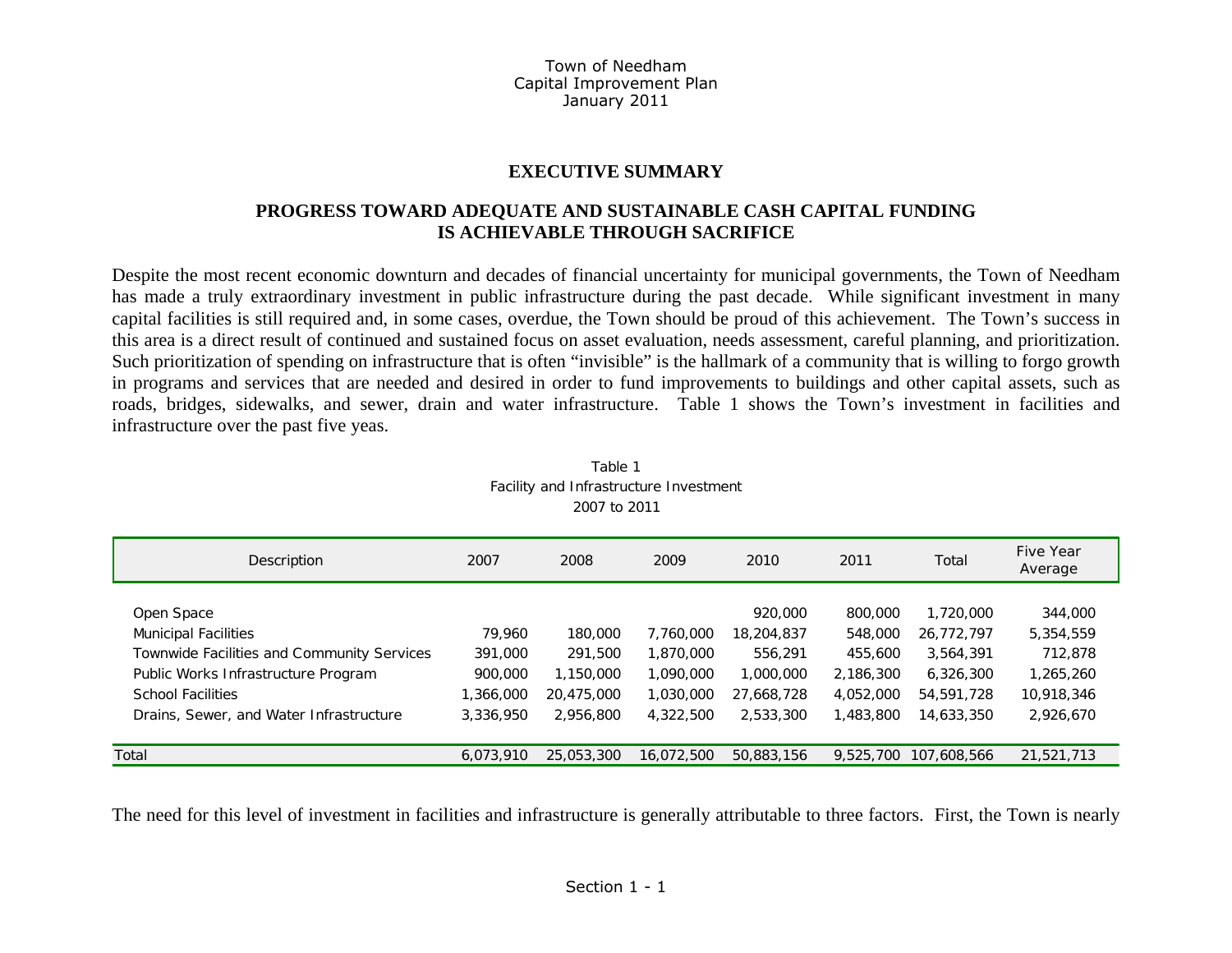300 years old, so its infrastructure, much of which was first installed in the early part of the  $20<sup>th</sup>$  century, is aging. Second, as a builtup community, the Town has a high number of streets and sidewalks to maintain. There are 138 +/- miles of roadway in Needham, which is a community of approximately 12.5 square miles. Similarly-sized communities that are less-developed (as defined by a roadway density ratio) will require less capital and maintenance investment (including snow and ice removal). Table 2 shows several similarly sized and abutting communities with a range of roadway density ratios. While reliable data on miles of sidewalk is not readily available, it stands to reason that communities with high roadway density ratios also have a high number of sidewalks to maintain and clear of snow.

|                                             | Table 2                                          |                   |                          |  |  |  |
|---------------------------------------------|--------------------------------------------------|-------------------|--------------------------|--|--|--|
|                                             | <b>Roadway Density in Comparable Communities</b> |                   |                          |  |  |  |
| Community                                   | <b>Square Miles</b>                              | <b>Road Miles</b> | Roadway<br>Density Ratio |  |  |  |
| Sherborn                                    | 16.89                                            | 55.70             | 3.30                     |  |  |  |
| Dover                                       | 15.16                                            | 62.26             | 4.11                     |  |  |  |
| <b>Millis</b>                               | 12.17                                            | 51.74             | 4.25                     |  |  |  |
| Lincoln                                     | 14.56                                            | 62.60             | 4.30                     |  |  |  |
| Bedford                                     | 13.73                                            | 80.40             | 5.86                     |  |  |  |
| Ashland                                     | 12.41                                            | 79.11             | 6.37                     |  |  |  |
| Medway                                      | 11.16                                            | 73.90             | 6.62                     |  |  |  |
| Westwood                                    | 11.15                                            | 88.46             | 7.93                     |  |  |  |
| Dedham                                      | 10.50                                            | 106.40            | 10.13                    |  |  |  |
| <b>Natick</b>                               | 14.88                                            | 154.53            | 10.39                    |  |  |  |
| Needham                                     | 12.50                                            | 138.14            | 11.05                    |  |  |  |
| Wellesley                                   | 10.05                                            | 130.16            | 12.95                    |  |  |  |
| Source: MMA Municipal Directory 2010 - 2011 |                                                  |                   |                          |  |  |  |

Finally, the Town's population grew significantly in the years after the Second World War, from 12,445 in 1940 to 16,262 in 1950 to 25,793 in 1960, according to Town census records. As a result, investment in school buildings increased significantly in the 1950's and 1960's. In fact, with the exception of the High School, all of the other seven school buildings currently in use were built in the same 10 year period from 1951 to 1960. Then, after the advent of Proposition 2 ½ in the early 1980's, the community found it difficult to make necessary investment in its array of school buildings. The result? A need for complete replacement or rehabilitation of the entire system beginning in the mid-1990's and continuing today. Table 3 shows the date of construction and renovation or rebuilding (if any) of the School and Municipal buildings currently in use in Needham.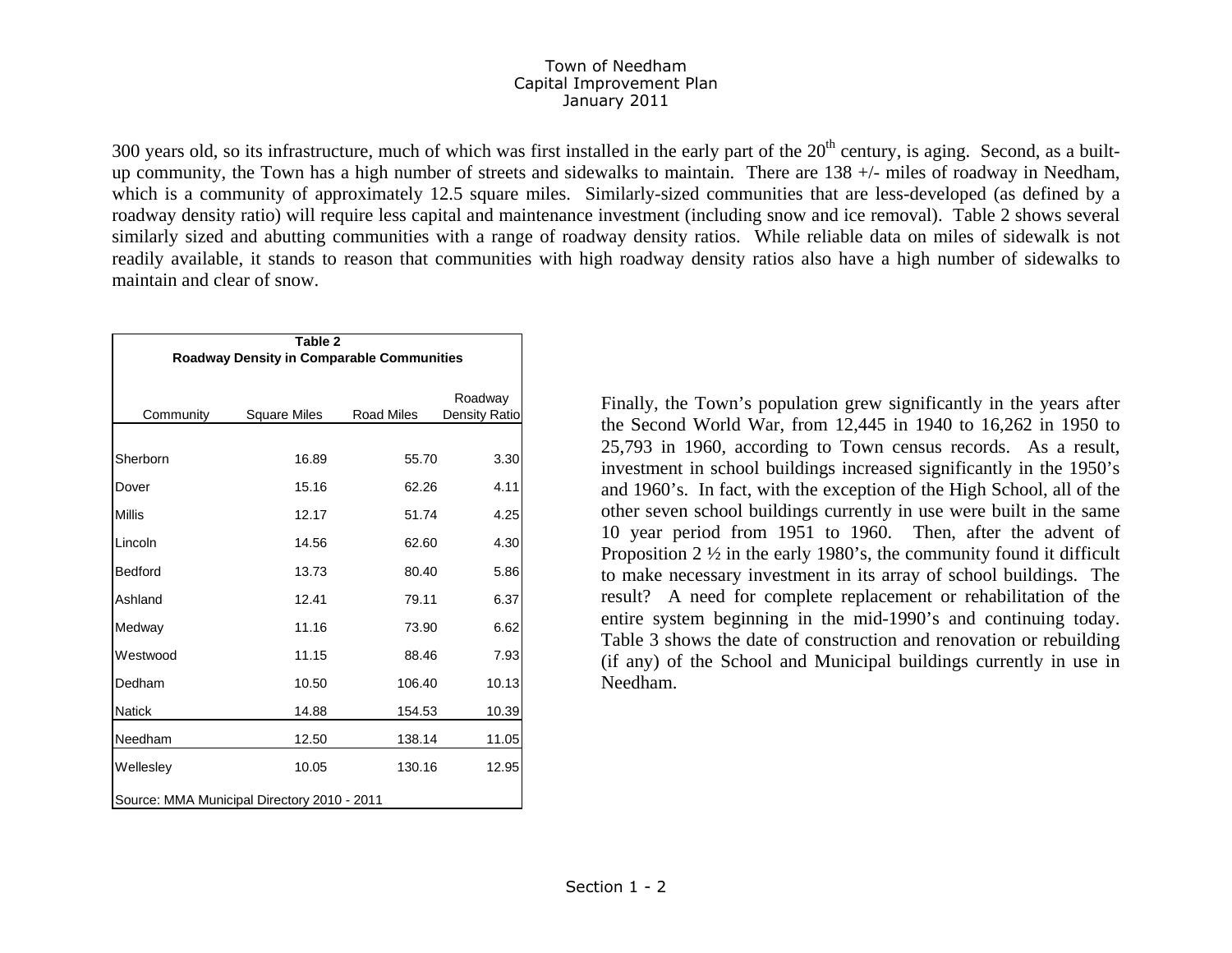#### **Table 3**

#### **Construction of School and Municipal Buildings Currently in Use in the Town of Needham**

|                                       |             | Year         |                                         |             | Year         |
|---------------------------------------|-------------|--------------|-----------------------------------------|-------------|--------------|
|                                       | Year        | Renovated or |                                         | Year        | Renovated or |
| School Buildings                      | Constructed | Rebuilt      | <b>Municipal Buildings</b>              | Constructed | Rebuilt      |
|                                       |             |              |                                         |             |              |
| Broadmeadow Elementary School         | 1951        | 2002         | <b>Town Hall</b>                        | 1902        | 2011         |
| <b>Eliot Elementary School</b>        | 1955        | 2004         | Public Library                          | 1915        | 2006         |
| High Rock School - Sixth Grade Center | 1955        | 2009         | Public Works/470 Dedham Avenue          | 1961        | 1966         |
| Hillside Elementary School            | 1960        | 1968         | Public Services Administration Building | 2009        |              |
| Mitchell Elementary School            | 1951        | 1968         | Police/Fire Station 1                   | 1931        | 1989         |
| Newman Elementary School              | 1960        | 1993         | Fire Station 2                          | 1906        |              |
| Pollard Middle School                 | 1957        | 1992         |                                         |             |              |
| Needham High School                   | 1930        | 2008         |                                         |             |              |
| Emery Grover School Administration    | 1898        |              |                                         |             |              |

The position of the Town with respect to its equipment and technology capital investment is also encouraging. Major categories of this capital spending include Public Safety vehicles and equipment, Public Works and Public Facilities vehicles and equipment, School and Townwide technology, and School copiers, furniture and musical equipment. Table 4 shows the Town's investment in these categories of capital spending for the five year period FY2007 through FY2011.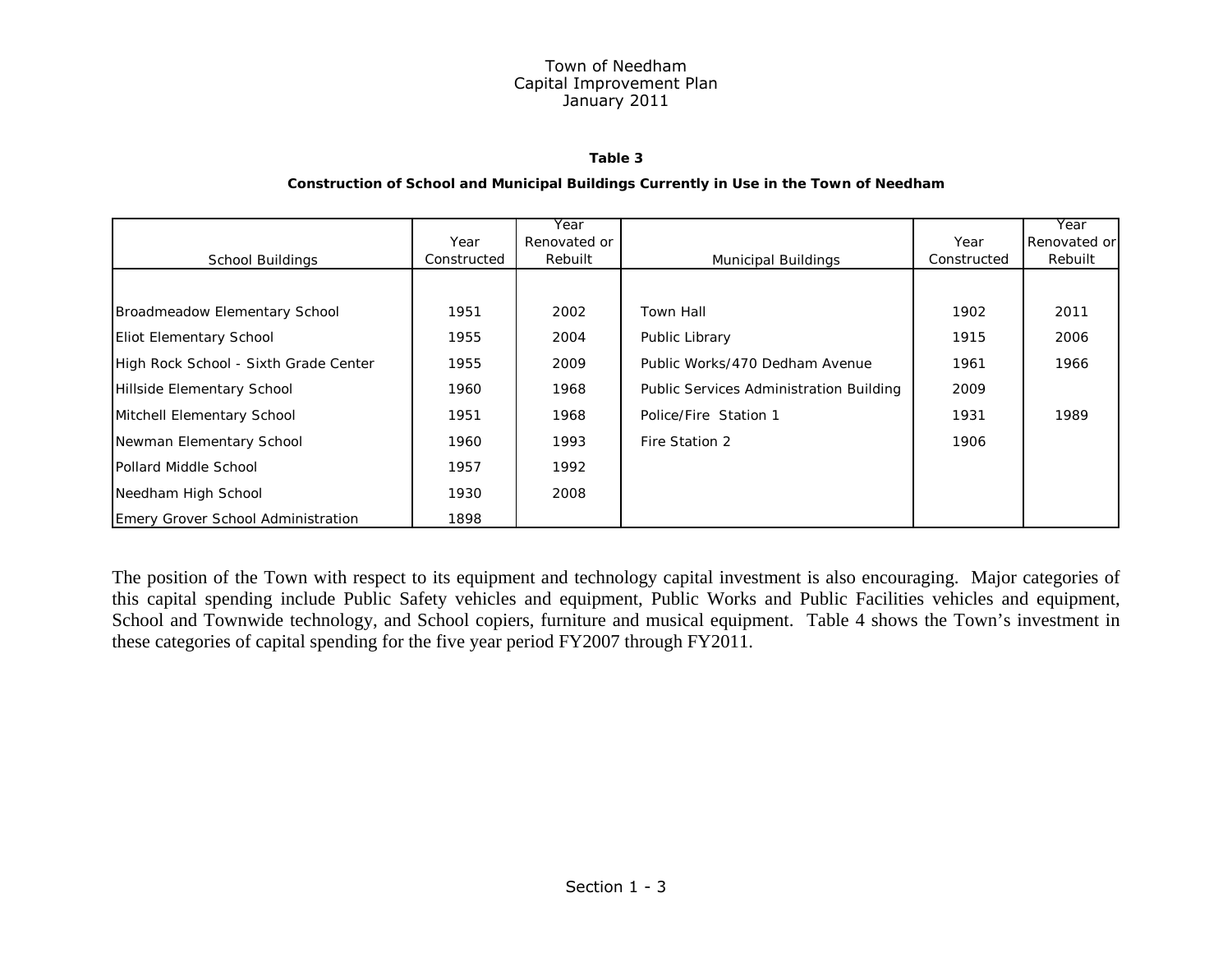#### Table 4Vehicles, Equipment and Technology Capital 2007 to 2011

| Description                          | 2007      | 2008      | 2009      | 2010      | 2011      | Total     | Five Year<br>Average |
|--------------------------------------|-----------|-----------|-----------|-----------|-----------|-----------|----------------------|
|                                      |           |           |           |           |           |           |                      |
| Equipment                            | 278,478   | 1,241,235 | 448,061   | 1,083,681 | 1,364,903 | 4,416,358 | 883,272              |
| All Other Functions                  |           | 25,000    | 43,500    | 25,000    | 68,000    | 161,500   | 32,300               |
| <b>Public Facilities &amp; Works</b> | 173,329   | 1,081,200 | 352,511   | 977,000   | 1,189,253 | 3,773,293 | 754,659              |
| <b>Public Safety</b>                 |           | 58,700    |           |           |           | 58,700    | 11,740               |
| Public School                        | 105,149   | 76,335    | 52,050    | 81,681    | 107,650   | 422,865   | 84,573               |
| Technology                           | 199,000   | 219,079   | 443,520   | 194,393   | 389,400   | 1,445,392 | 289,078              |
| All Other Functions                  |           |           |           | 25,000    | 282,800   | 307,800   | 61,560               |
| <b>Public Facilities &amp; Works</b> |           |           | 85,280    |           |           | 85,280    | 17,056               |
| <b>Public Safety</b>                 | 33,000    | 25,000    | 100,000   |           | 68,000    | 226,000   | 45,200               |
| Public School                        | 166,000   | 194,079   | 258,240   | 169,393   | 38,600    | 826,312   | 165,262              |
| <b>Vehicles</b>                      | 623,975   | 804,123   | 862,427   | 635,133   | 743,334   | 3,668,992 | 733,798              |
| All Other Functions                  |           |           | 14,000    |           |           | 14,000    | 2,800                |
| <b>Public Facilities</b>             | 54,000    | 28,500    |           |           | 65,046    | 147,546   | 29,509               |
| <b>Public Safety</b>                 | 176,162   | 197,832   | 343,034   | 153,900   | 176,888   | 1,047,816 | 209,563              |
| Public Works                         | 393,813   | 577,791   | 505,393   | 481,233   | 501,400   | 2,459,630 | 491,926              |
| Total                                | 1,101,453 | 2,264,437 | 1,754,008 | 1,913,207 | 2,497,637 | 9,530,742 | 1,906,148            |
|                                      |           |           |           |           |           |           |                      |

# **Financing Methods**

The number of capital projects to be funded must be considered in the context of the total operating budget, capital budget needs, and revenue growth. Capital improvement projects are funded through current receipts, reserves, and/or other funds such as grants.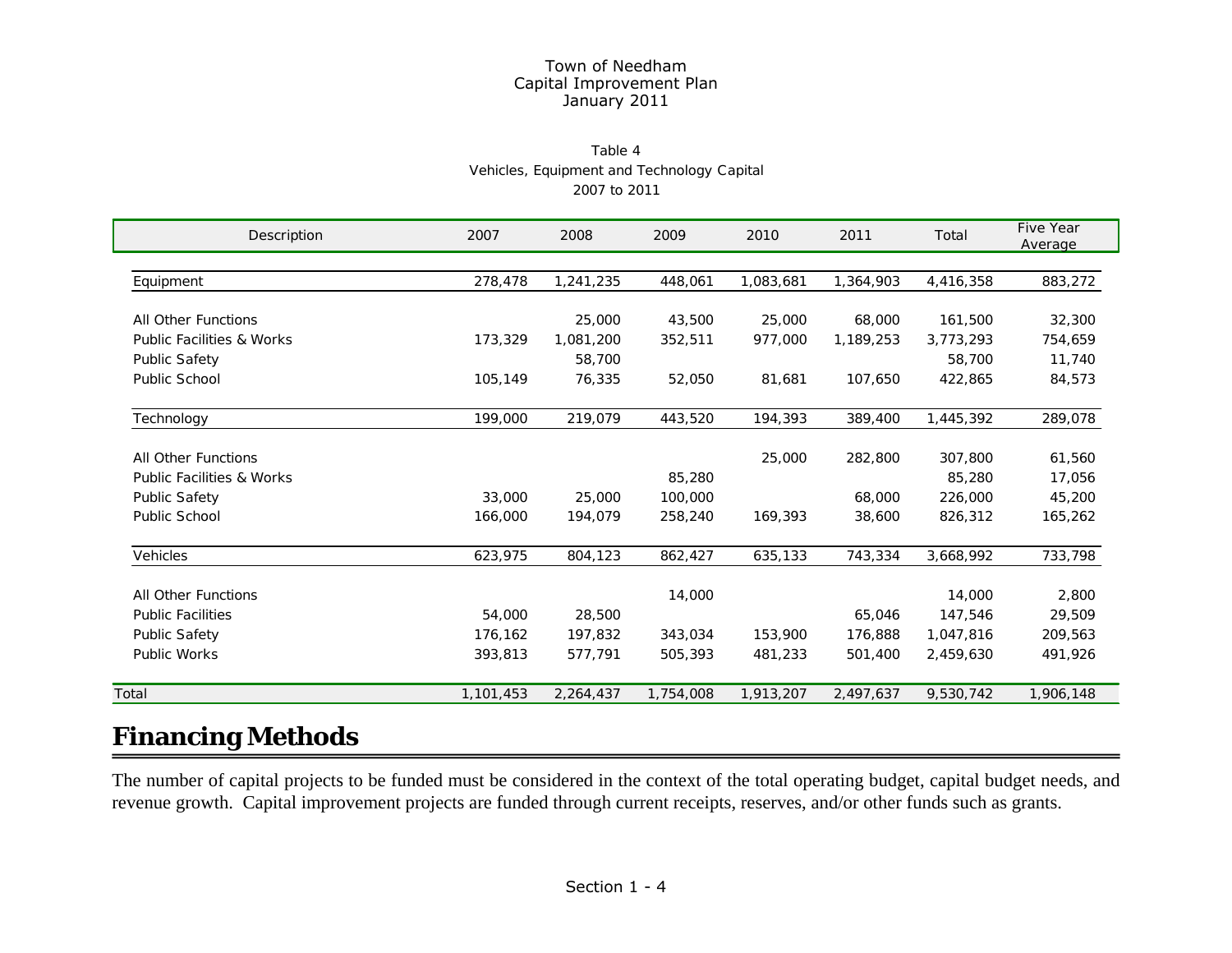*Current Receipts* – Current receipts include property tax revenue, local receipts (such as fees and charges), and state aid. This plan includes no projects to be funded from current receipts.

*Undesignated Fund Balance (or "Free Cash")* – Free Cash is a function of actual revenue collections in excess of estimates and expenditures less than appropriations. Because Free Cash cannot be relied upon as a recurring revenue source, it should not be relied upon as an operating revenue source. In this plan, we have continued the effort to minimize the Town's reliance on free cash to support on-going operations by limiting such use to no more than 2% of the prior year's appropriated departmental budgets, or the actual turn back, whichever is lower. As such, the Plan includes as much as \$2,444,459 to be funded from General Fund revenue (of which \$1,711,359 is in the primary cash capital category).

*Capital Improvement Fund –* In 2004, the Annual Town Meeting created a General Fund Cash Capital Equipment and Facility Improvement Fund (CIF). The purpose of the CIF is to allow the Town to reserve funds to use for general fund cash capital. The CIF may be used in future years to fund the acquisition of new equipment, the replacement of existing equipment, and building and facility improvements which cost less than \$250,000, for which the Town may borrow for a period of five years or more. Projects must be included in the CIP in order to be eligible for funding through the CIF. The December 30, 2010 balance in the fund is \$560,114. This plan includes no projects to be funded from the Capital Improvement Fund.

*Capital Facility Stabilization Fund –* In 2007, the Annual Town Meeting created a Capital Facility Fund to allow the Town to reserve funds for design, maintenance, renovation or reconstruction relating to the structural integrity, building envelope or MEP (mechanical, electrical, plumbing) systems of then existing capital facilities. For this purpose, capital facility refers to any building or structure which is located on Town property and is under the jurisdiction of the Town Manager, including any Town owned building, structure, room, or space within a building, facility, park or plaza, open space, driveway, landscaped area, or other physical improvements under the administrative control of the Town. The December 30, 2010 balance in the fund is \$732,035. This plan includes no projects to be funded from the Capital Facility Stabilization Fund.

*Retained Earnings* – Three of the Town's operations – water, sewer, and solid waste – are accounted for as enterprise funds. The revenues and expenditures of these operations are not commingled with those generated by general fund operations. Generally, each enterprise will generate surplus funds on an annual basis. The Board of Selectmen's retained earnings policies are included in Section 12. The policies contain reserve targets to ensure liquidity and stability of operations. Surplus funds above the target are considered available for appropriation. This plan includes \$1,775,000 in funding from the enterprise fund retained earnings accounts.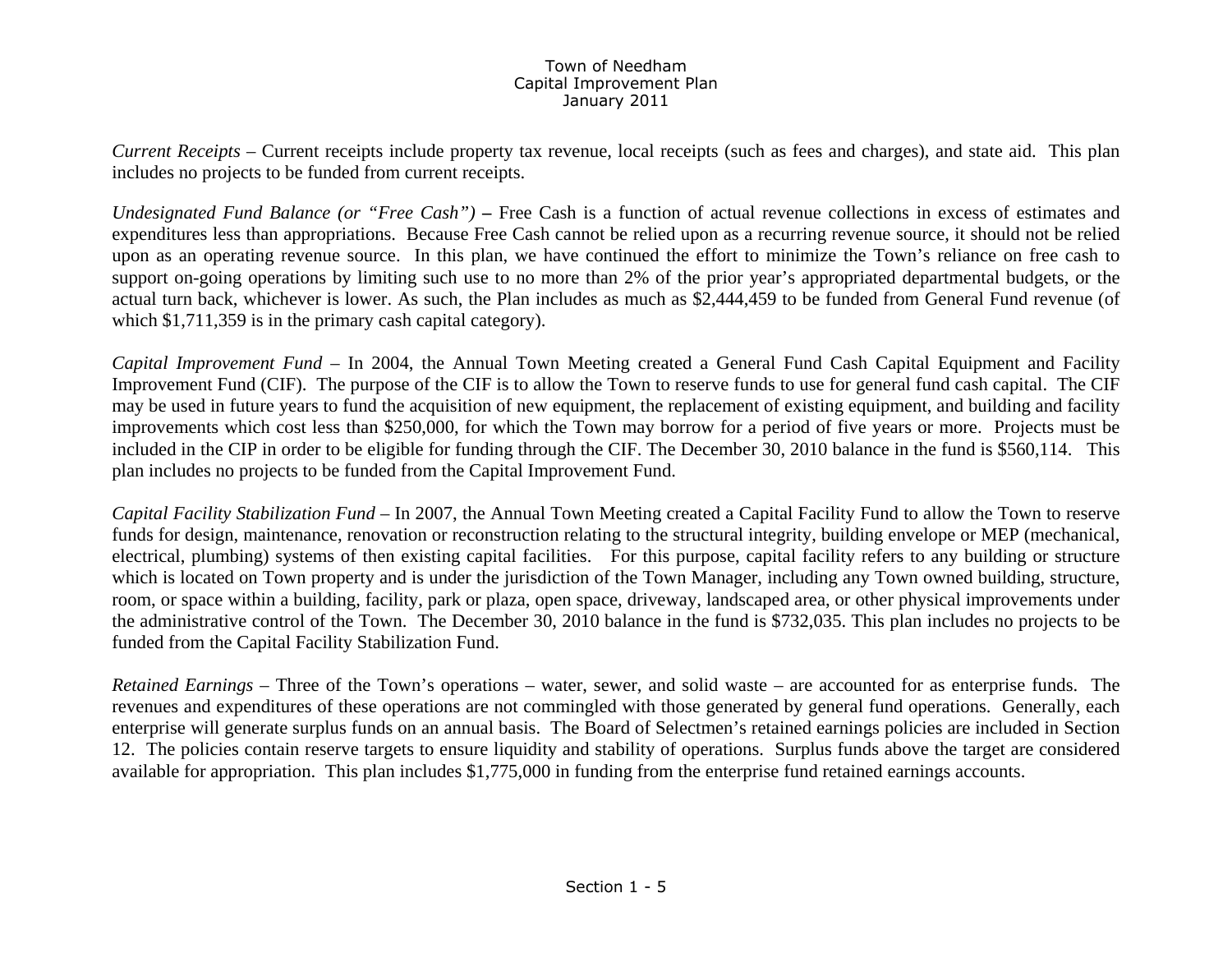*Debt* – The Board of Selectmen's debt management policies (Section 12) provide guidance in translating capital expenditures into annual debt service. Section 4 of this plan contains a graphic presentation of the Town's current debt service and a calculation of the Town's debt burden (annual debt service as a percent of total Town revenues). The figures used in calculating the debt burden are derived from the Town's long-term debt service schedule that is also included in Section 4. This plan includes a recommendation for \$15,947,000 in projects to be funded through debt (\$2,778,000 in General Fund debt, an \$8,000,000 placeholder for the Senior Center, \$152,000 in RTS Enterprise Fund debt, and \$5,017,000 in Sewer Enterprise Fund debt).

*Community Preservation Fund –* The Community Preservation Act (CPA) allows cities and towns to raise monies through a surcharge on the tax levy. These funds may then be used to acquire, create and preserve open space, acquire and preserve historic resources, create, preserve and support community housing, and acquire, create and preserve land for recreational use. The CPA also provides for matching funds from the Commonwealth. The CPA was approved at the May, 2004 Annual Town Meeting and by voters at the November 2, 2004 election. The CPA mandates that each fiscal year Needham must spend, or set aside for later spending, at least 10% of the annual revenues in the Town of Needham Community Preservation Fund for each of three CPA target areas: open space (but not including land for recreational use), historic resources, and community housing. The remaining 70% may be appropriated at the Town's discretion as long as it is used for the three target areas or recreation. The statute also permits the Town to appropriate up to 5% of the Fund for the administrative expenses of the Community Preservation Committee (CPC). Projects submitted for inclusion in the CIP that qualify for CPA funding are forwarded to the CPC for its consideration.

# **The Recommended Capital Plan**

The Town Charter requires that the Town Manager, after consultation with the Board of Selectmen, submit in writing to the Board of Selectmen a careful, detailed estimate of the recommended capital expenditures showing specifically the amount necessary to be provided for each office, department and activity and a statement of the amounts required to meet the debt service requirements or other indebtedness of the town. This plan includes the proposed FY2012 Capital Budget, which is recommended to the Finance Committee and ultimately Town Meeting for consideration. The projects presented for FY2013-FY2016 reflect an assessment by municipal departments and the School Committee of future capital needs and are primarily shown for planning purposes. While many of these projects may ultimately be recommended for funding, the plan is a fluid one, and projects may be added and deleted from the list as circumstances change. Projects recommended for funding in this plan have been reviewed in light of the core budget priorities adopted by the Board of Selectmen. The proposed financing plan for the recommended FY2012 capital budget is shown in the Table 5.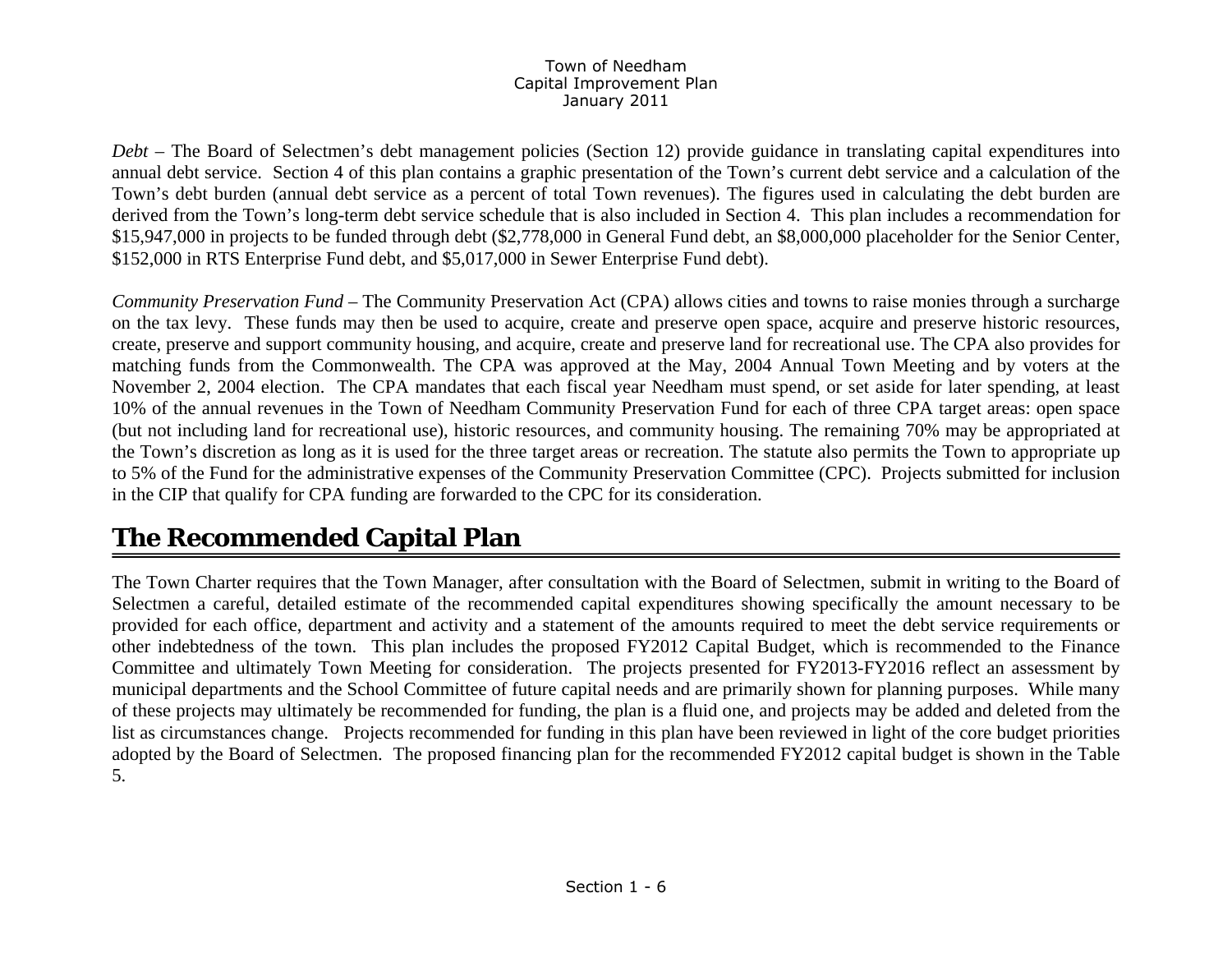The general fund cash capital recommendation is broken into two components – primary and secondary. Secondary cash capital is recommended only if additional revenue, not yet identified, becomes available. In several of the past few years, the Town has been fortunate in that we have been able to supplement the primary cash capital recommendation with funds held in the Reserve Fund for snow and ice removal that was not needed. This was certainly true for items identified in the fiscal year 2011 capital budget.

Recurring requests for on-going programs and replacement schedules represent by far the largest portion of the available cash capital allocation – 77% of the "primary" category for fiscal year 2012. In collaboration with the Finance Committee, we continue to explore methods of increasing resources dedicated to cash capital needs.

| 2012 Capital Recommendation Summary | Cash        | <b>Debt</b>  | <b>Total</b> |
|-------------------------------------|-------------|--------------|--------------|
| General Fund Tier 1 (Primary)       | \$1,711,359 | \$2,578,000  | \$4,289,359  |
| General Fund Tier 2 (Secondary)     | \$733,100   | \$200,000    | \$933,100    |
| Solid Waste Enterprise              | \$86,000    | \$152,000    | \$238,000    |
| Sewer Enterprise                    | \$825,000   | \$5,017,000  | \$5,842,000  |
| Water Enterprise                    | \$864,000   |              | \$864,000    |
| Extraordinary                       |             | \$8,000,000  | \$8,000,000  |
| Total (all funds)                   | \$4,219,459 | \$15,947,000 | \$20,166,459 |

Table 5 FY2012 Proposed Financing Plan

The Capital Improvement Plan (CIP) is primarily a planning document. It is updated annually, and is subject to change as the needs of the community become more defined. Used effectively, the capital improvement planning process can provide advance project identification, evaluation, scope definition, design, public discussion, cost estimating, and financial planning. Capital planning helps ensure that the community is positioned to:

- $\bullet$ preserve and improve its basic infrastructure through construction, rehabilitation and maintenance;
- $\bullet$  maximize the useful life of capital investments by scheduling major renovation, rehabilitation, or replacement at the appropriate time in the life-cycle of the facility or equipment;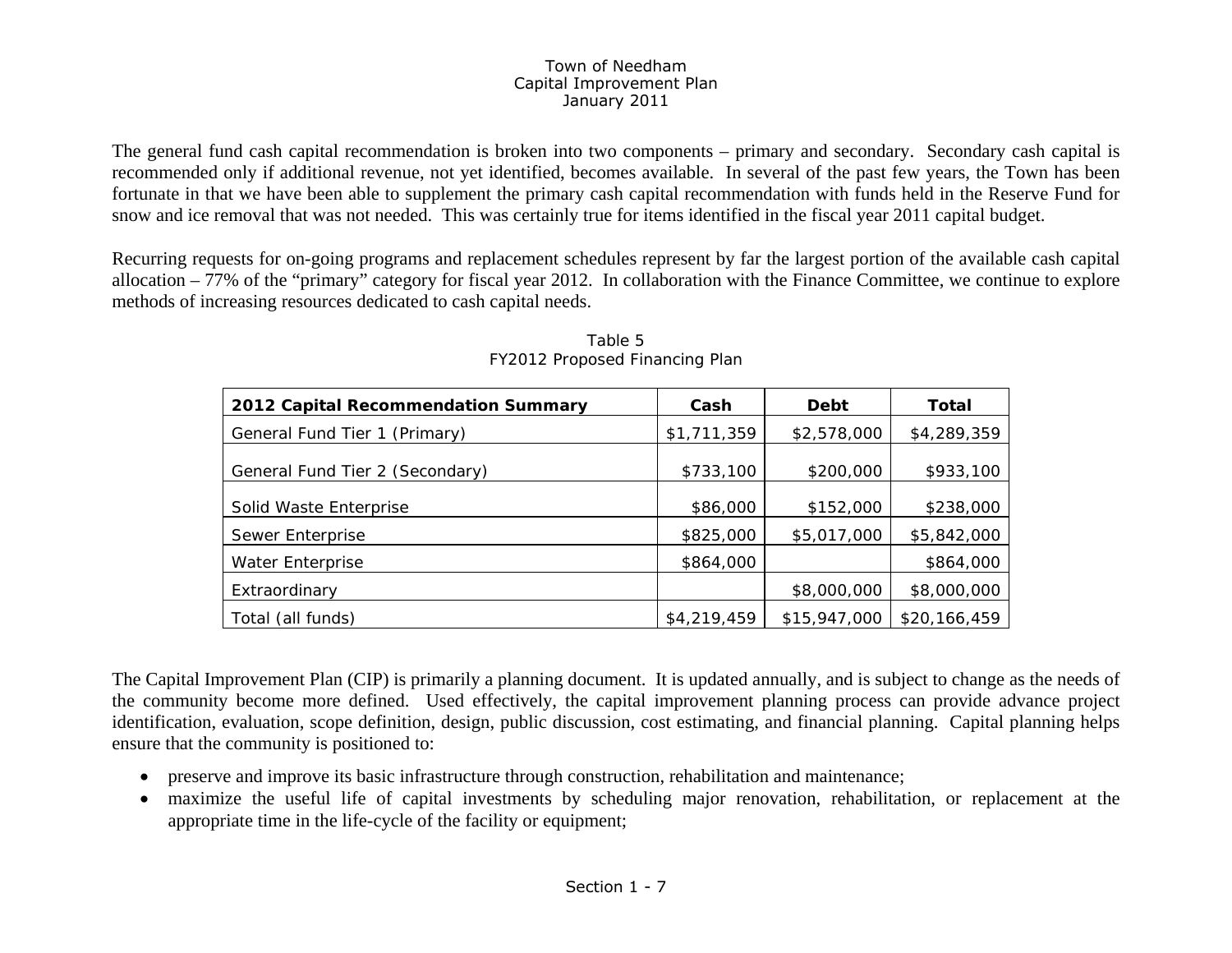- identify and examine current and future infrastructure needs and establish priorities among projects so that available resources are used to the community's best advantage; and
- improve financial planning by balancing needs and resources and identifying potential fiscal implications.

While much of the Town's budget and financial planning efforts are by necessity focused on one or at most two year intervals, capital planning helps to focus attention on the Town's long-term objectives and financial capacity, and the balance between operating and capital needs. The Town is often faced with the option of reducing its capital plan in order to balance the operating budget. Having a formal and accepted plan helps to maintain a consistent level of spending for capital needs, barring extraordinary circumstances. Individual projects are evaluated against long-term objectives and in relationship to each other. By strategically programming capital projects, the Town can maintain a tolerable level of debt service, and prevent sudden changes in debt service payments. Needham's capital planning initiatives have contributed to the successful achievement and maintenance of its AAA bond rating from Standard and Poor's. This bond rating places Needham in the top tier of communities (there are only a few dozen in Massachusetts) and allows the Town to borrow at a lower interest rate.

The Town's Capital Improvement Policies provide guidance for assessing the capital needs of the Town. These policies, included in Section 12, define capital projects as those items requiring the expenditure of at least \$25,000 and having a useful life of more than five years. Recommended capital project requests are prioritized using the following criteria:

- the project is required to comply with State and/or Federal handicapped accessibility standards;
- $\bullet$ the project is necessary to protect the health and safety of residents or Town employees; and
- •the project is necessary to maintain an existing capital facility, or operation of equipment used in providing town services.

In addition to the criteria listed above, the Town has a long practice of funding the systematic replacement of obsolete or worn-out equipment, and those items requested for the improvement of operating efficiency and the equitable provision of services.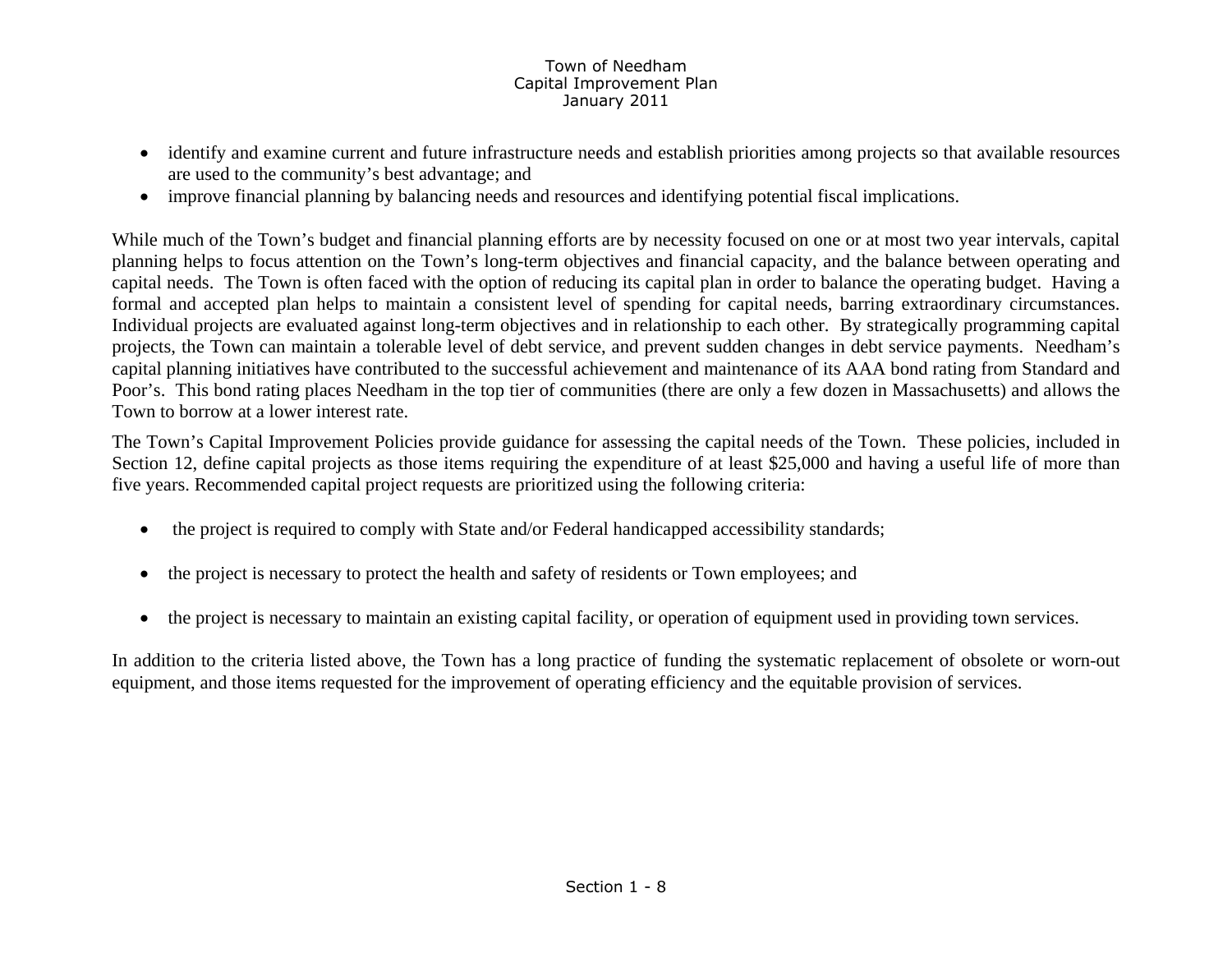# **Project Summaries – Recommended Projects**

## **GENERAL GOVERNMENT**

### **DOCUMENT RECORD MANAGEMENT SYSTEM (Request: \$90,000)**

A document management system (DMS) is a computer system used to track and store electronic documents and/or images of paper documents. It is also used to manage work flow needed to collaboratively create, edit, review, index, search, publish and archive various kinds of digital media and electronic text. This type of application is especially important in work areas with limited storage space, and when staff members have the need to find documents, records, or images associated with a specific project or request. In the renovated Town Hall, a document management system will allow departments to access electronically historical documents that in the past were stored locally and which will now be stored off-site or in remote locations. Document record management systems store not only letter or legal size documents, but also plan-size drawings. This project would include the purchase of the software application and the hardware to be used for scanning. (*Submitted by: Finance Department*)

The Town Manager's recommendation for the document record management system is \$90,000 in the primary cash capital category.

### **NETWORK SERVERS AND SWITCHES (Request: \$30,000)**

This project will replace older application and data servers with newer, faster and more energy-efficient models. Hardware also includes the replacement of the spam and virus firewalls and internet filtering. Older network switches that are used to connect buildings, departments, and workstations throughout the Town are replaced with newer models for faster and more efficient communications. Not replacing or updating this equipment can affect email, financial applications, internet access, and data accessibility. If network attached devices and hardware are unavailable, departments are not able to communicate with the various application packages needed to run their operations. *(Submitted by: Finance Department)* 

The Town Manager's recommendation for network servers and switches is \$30,000 in the primary cash capital category.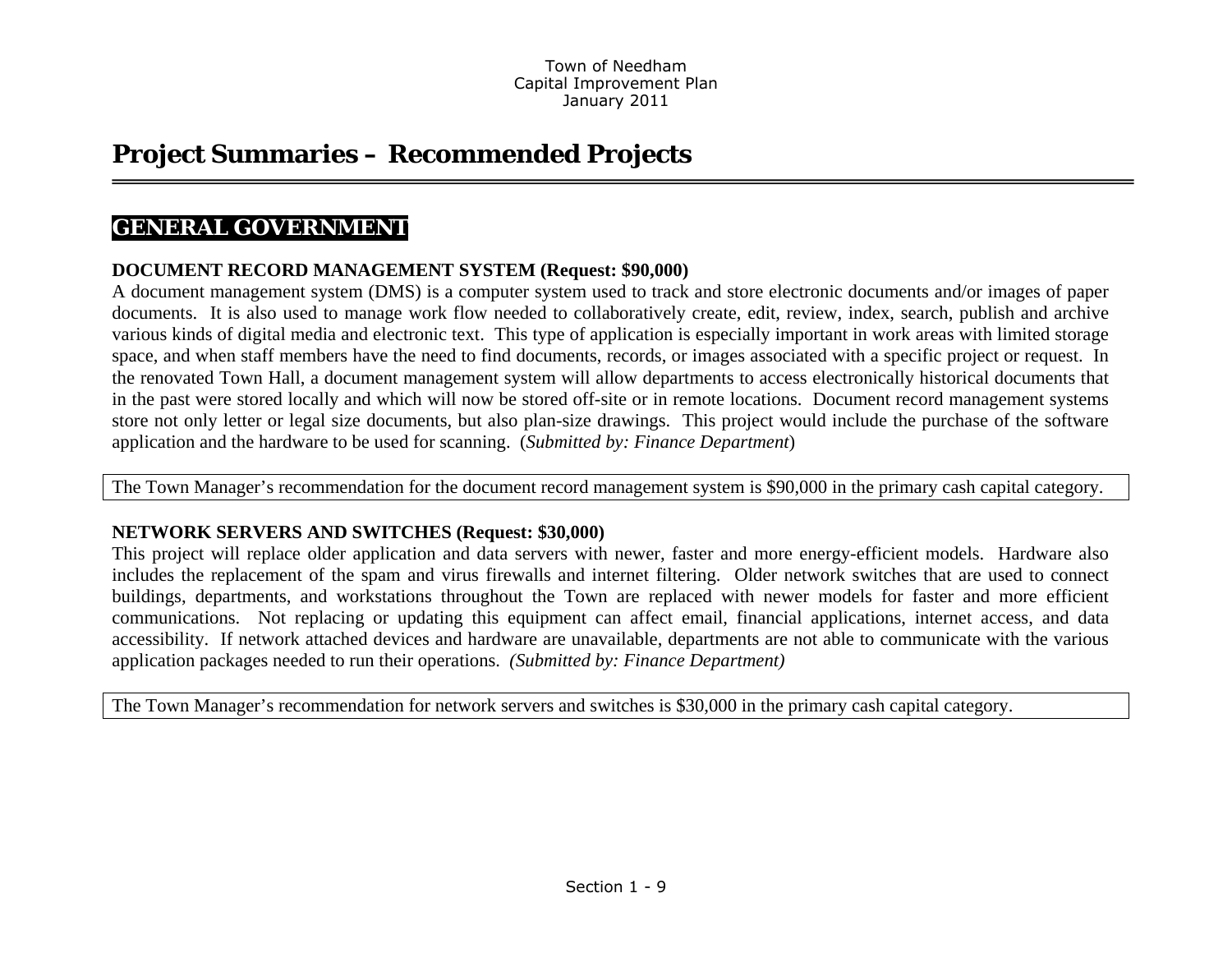# **PUBLIC SAFETY**

### **FIRE ENGINE (Request: \$400,000)**

This request, in conformance with the Fire Department's established vehicle/apparatus replacement plan, is to replace Engine 2, which is a 1989 Emergency One pumper. At the time of replacement, the truck will be 23 years old, three years beyond the scheduled replacement of a back-up Engine. This truck was moved to "ready reserve" status (primary back-up) in 2005. The newly purchased Engine will be placed in service as Engine 1, a front-line emergency response vehicle, and the current Engine 1 (a 1999 Emergency One pumper) will be moved into ready reserve as Engine 2. In FY2004, the existing 1989 Engine 2 was partially refurbished (at a cost of \$39,000) to extend its useful life. *(Submitted by: Fire Department)* 

The Town Manager's recommendation for the fire engine replacement is \$400,000 in the primary debt financing category.

### **PUBLIC SAFETY RADIO BASE STATION (Request: \$112,496)**

This project will fund the replacement of the Police Department's base radio station system based on changes in technology and aging of existing equipment. The upgrade of the Town's public safety dispatch radio communications equipment is required to conform to new technology specifications and FCC regulation changes relative to reallocation of the public safety communications bandwidth spectrum. The existing radio communications products were originally installed in 1990, and have reached the limits of expected use. Console furniture and racks to store additional new equipment were installed with E-911 grant funding in June, 2009. *(Submitted by: Police Department)* 

The Town Manager's recommendation for the public safety radio base station is \$112,496 in the primary cash capital category.

# **PUBLIC SCHOOLS**

### **SCHOOL COPIER REPLACEMENT (Request: \$66,950)**

School photocopiers are located in all of the schools and the administration building, and are used both by administrative and teaching staff. Teachers use the machines to reproduce classroom materials, including homework sheets, exams, teaching packets, etc. Currently, the School Department owns 44 copiers and 7 RISO duplicating machines. Since FY2004, 42 copy/RISO machines have been replaced throughout the district. The FY2012 request is to replace an additional seven machines for \$66,950. In FY2009, the School Department modified its methodology for predicting copier replacement, to reflect the lifecycle analysis based on actual usage and model capacity. Using the lifecycle analysis, the Department projects copier replacement needs based on actual usage and the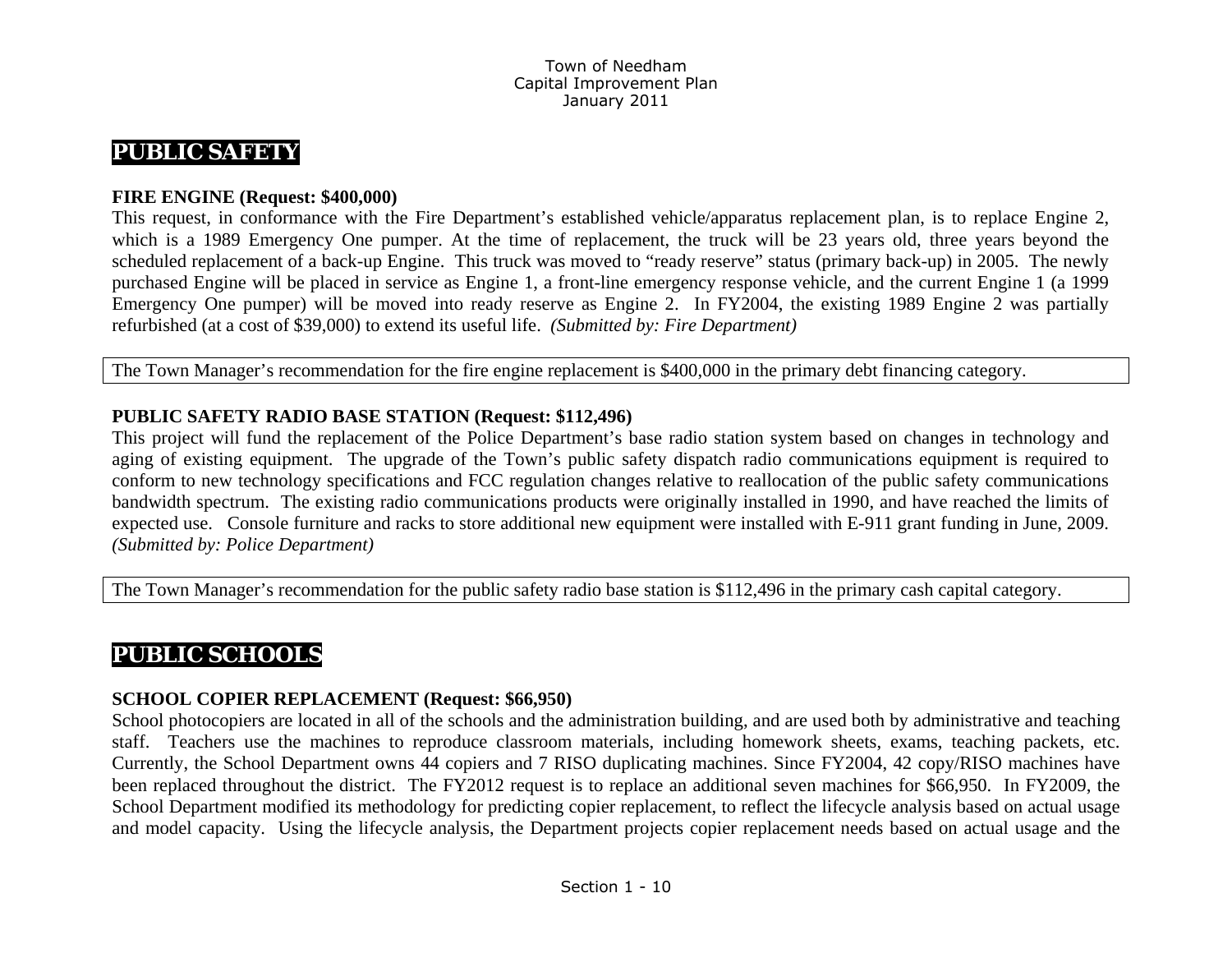manufacturer's total estimated capacity, which may be more than seven years if the copier if lightly used, or less than seven years for heavily used machines. *(Submitted by: Needham Public Schools)* 

The Town Manager's recommendation for School copier replacement is \$66,950 in the primary cash capital category.

### **SCHOOL FURNITURE AND MUSICAL INSTRUMENTS (Request: \$52,750)**

In FY2005, the Town implemented a funding program to replace furniture in school facilities not scheduled to undergo capital renovation/addition projects in the near future (Hillside, Mitchell, Newman and Pollard). In these schools, furniture is 10-20+ years old and in a state of disrepair after decades of heavy use. This request would provide ongoing funding for regular replacement. The FY12 request for \$37,750 will target replacement at Pollard, Mitchell and Hillside. At the end of FY15, the Department expects that all furniture in "poor" condition will have been replaced at these four schools, and future year requests will target furniture in "fair" condition.

Also in FY2005, the Town established a replacement cycle for school musical instruments. After eight years of funding, the School Department has experienced a marked improvement in the quality of musical instruments for students to use. The final year of this replacement cycle is FY2014, after which time the Department will have replaced its stock of old and/or un-repairable equipment. At that time, the Department requests funding for inventory expansion to accommodate the large classes beginning to enter the middle and high schools, where there will be a need for larger-sized instruments in the brass and string families. The preliminary replacement plan for FY2012 (\$15,000) is for two cellos or basses (determined by student need) and some large middle school percussion instruments and updating of elementary Orff percussion instruments. Actual purchases may differ to accommodate changes in instrument condition and program. *(Submitted by: Needham Public Schools)* 

The Town Manager's recommendation for School furniture and musical instruments is \$52,750 in the primary cash capital category.

### **SCHOOL PORTABLE DEVICE PILOT, NEW TECHNOLOGY, AND TECHNOLOGY REPLACEMENT (Total Request: \$551,000)**

### *Portable Device Pilot (\$86,900)*

In 2007-2008, the Laptop Study Committee recommended that a 1:1 student laptop program be implemented in Needham to better prepare students for 21<sup>st</sup> century life and learning. The pilot was put on hold because the devices were not "ready". By FY2012, however, it is expected that the quality and variety of devices has improved enough to enable the pilot program. In addition to meeting the needs of students, the pilot program would serve as a way to evaluate the viability of moving towards a technology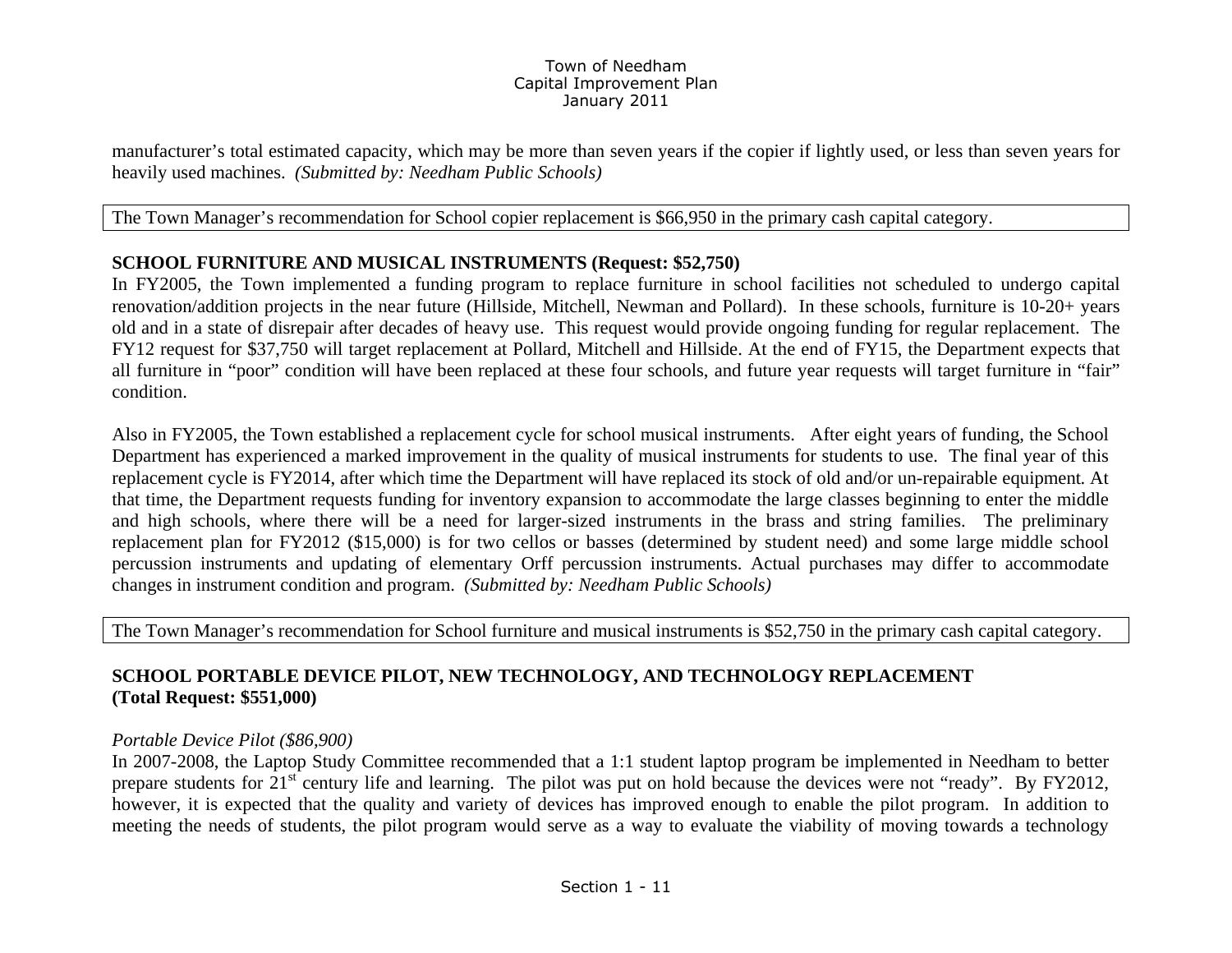model where students would bring a portable device to school in Grades  $8 - 12$  for writing, research and collaboration. This project would fund 110 devices to accommodate a cluster of approximately 105 students. The devices would be used by the students only during the school day. The pilot will also require the purchase and installation of 25 additional wireless access points and the purchase of four laptop/portable device storage carts. There is no plan to purchase additional portable devices – the intent is that by FY2014 students would begin to bring their own devices to Grade 8 at Pollard and to the High School.

### *New Technology (\$159,500)*

In an effort to provide 21<sup>st</sup> century learning tools in all classrooms, the School District has made a commitment to using interactive whiteboards to enrich the learning environment with multimedia resources and provide the student, as well as the teacher, the ability to interact with these resources and support emerging curricula. SMART Boards and Mimios are the two brands of interactive whiteboards in use in the School Department. To date, the Department has installed SMART Boards at Needham High School, High Rock, Eliot, and Hillside. Schools that have partial interactive board installation include Pollard, Mitchell, Broadmeadow and Newman. This request funds the purchase of new boards and the mounting of existing boards at Broadmeadow, Hillside, Mitchell, Pollard and Newman.

### *Technology Replacement (\$304,600)*

The annual technology replacement program will fund the replacement of two network servers and the High School Foreign Language Lab server. The network servers are critical to the continuous use of the district's information systems. As critical servers are replaced, they are delegated to a less critical function and kept in the inventory for approximately six years. The Foreign Language Lab server has also reached the end of its life cycle and needs to be replaced. Also included in this category are replacements of 11 UPS battery backup devices that support and protect the servers. This request also includes 151 administrative and teacher computers that have reached end-of-life cycle, or are not repairable, 50 laptop computers and 65 desktop computers for students at Broadmeadow, Eliot, and Hillside, one laptop cart for Eliot, one laptop cart for Broadmeadow, and a replacement printer at Pollard for one of the instructional labs. *(Submitted by: Needham Public Schools)*

The Town Manager's recommendation for School technology is \$349,100 in the primary cash capital category and \$201,900 in the secondary cash capital category.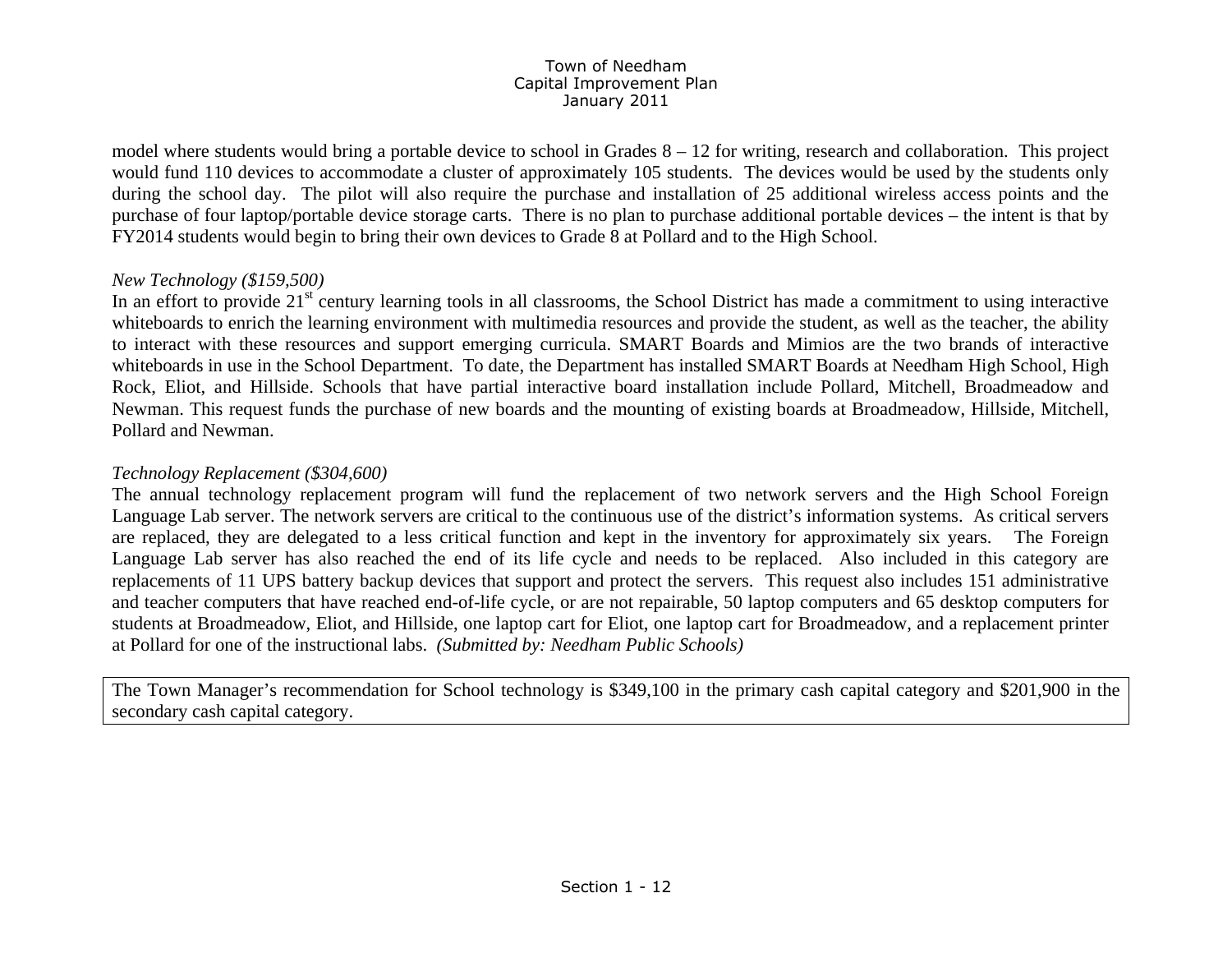### **POLLARD SCHOOL INTERIOR AND EXTERIOR IMPROVEMENTS "PHASE 1" (Request: \$758,000)**

Several improvements are needed to the Pollard Middle School in order to accommodate the incoming Newman School students during the 2011/12 school year. Young students will be relocated to the Pollard modular classrooms while construction is taking place at the Newman School. The scope of this project will include retrofits to the modular classrooms and improvements to both the parking areas and vehicular access. The modular retrofits are anticipated to include sub-dividing three classrooms into units/offices (involving the installation of partitions and adjustments to lighting and ventilation), bathroom and drinking fountain modifications, modifications to four classrooms that will accommodate preschoolers, and door modifications. The parking and access improvements are likely to include the installation of an access road from Dedham Avenue to the lower lot, and expansion and reconfiguration of the lower parking area. The November 2010 Special Town Meeting appropriated \$357,000 for retrofitting the modular classrooms, and \$85,000 for continued development of traffic and parking options for the 2011/2012 school year. This project would fund the design and construction of parking and access improvements.

The November, 2010 Special Town Meeting also appropriated \$3.5 million for the replacement of the Pollard roof, which will be partially funded by the Massachusetts School Building Authority. A condition assessment of the Pollard Middle School is scheduled to be completed in 2011 in an effort to identify long-term repairs and upgrades needed to extend the useful life of the Pollard Middle School facility. Long-term repairs/upgrades to the Pollard Middle School will be proposed in a future project ("Phase 2.") *(Submitted by: Needham Public Schools)*

The Town Manager's recommendation for Pollard School "Phase 1" is \$758,000 in the primary debt financing category.

### **HIGH SCHOOL ROOF – C BUILDING (Request: \$320,000)**

The High School C Building Roof was last replaced in the mid 1980s. This is an asphalt shingle roof, which has an expected lifespan of 30 years. The Department of Public Facilities – Operations has repaired this roof twice in the past two years and shingles continue to blow off. The NHS C Building Roof was not included in the High School renovation project as the roof was within its useful lifespan at the beginning of that MSBA-funded project. *(Submitted by: Public Facilities Department)* 

The Town Manager's recommendation for the High School C Building roof is \$320,000 in the primary debt financing category.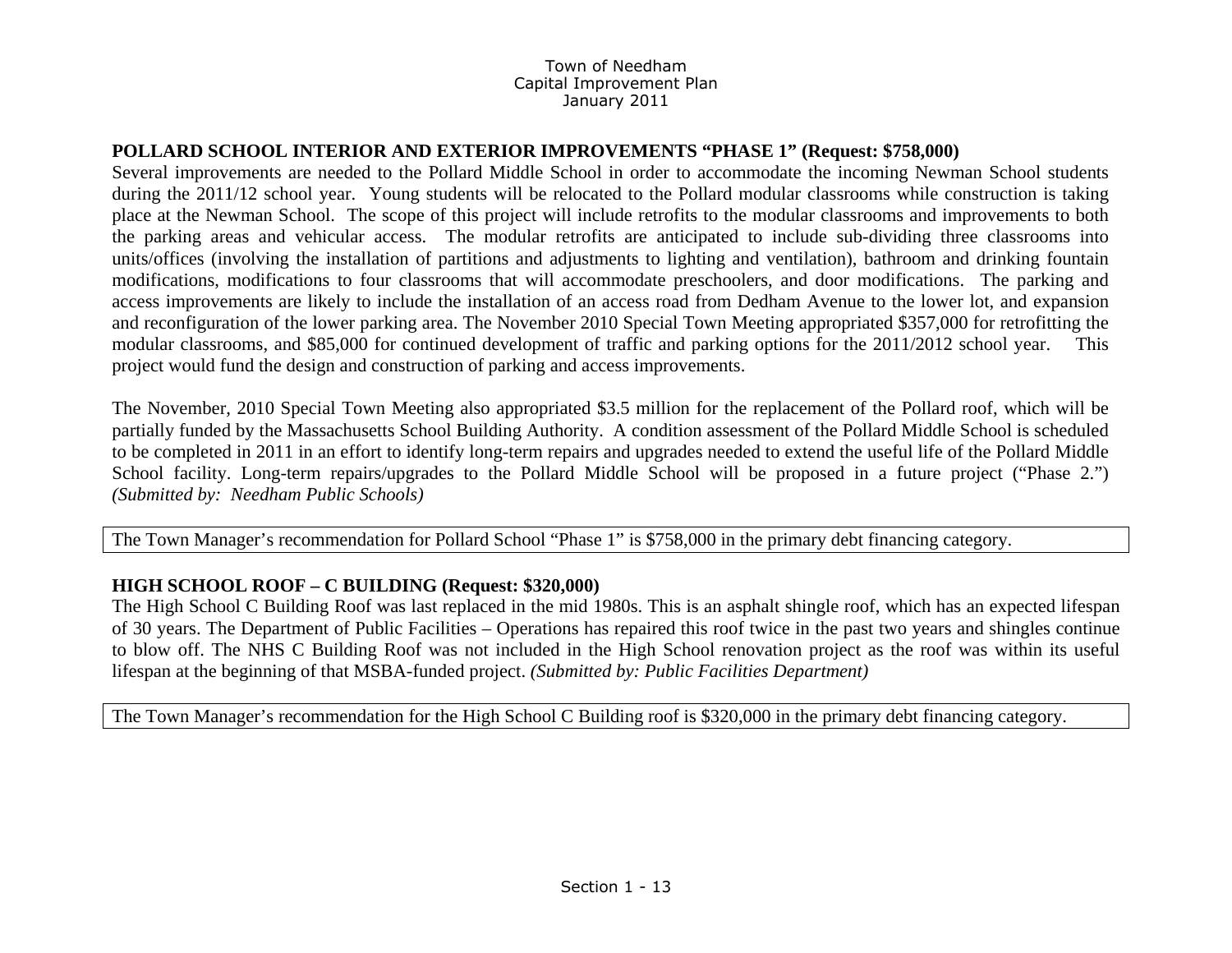# **PUBLIC WORKS**

### **CONSTRUCTION EQUIPMENT (Request: \$39,700)**

This grouping consists of equipment primarily used in the heavy maintenance, construction, or reconstruction of the Town's infrastructure. Unless circumstances require otherwise, the equipment scheduled to be replaced in FY2012 includes:

| Unit                             | J1V1S1ON | 'ear | Jescription   | ∠ost          |
|----------------------------------|----------|------|---------------|---------------|
| $1^{\prime}$ $\cap$ $1$<br>1 J 1 | dighway  | 2000 | Street Roller | 9,700<br>\$39 |

*(Submitted by: Department of Public Works)* 

The Town Manager's recommendation for construction equipment is \$39,700 in the secondary cash capital category.

### **CORE FLEET (Request: \$304,000)**

The Core fleet consists of passenger vehicles such as sedans and wagons, vans, pick-up trucks, small dump trucks, and utility trucks. Unless circumstances require otherwise, the vehicles scheduled to be replaced in FY2012 include:

| Unit | Division      | Year | Description          | Miles  | Cost      |
|------|---------------|------|----------------------|--------|-----------|
| 92   | Engineering   | 2003 | Expedition           | 40,364 | \$42,000  |
| 32   | Highway       | 2005 | 4WD Pickup Truck     | 61,714 | \$50,000  |
| 57   | Highway       | 2006 | 4WD Pickup Truck     | 56,979 | \$50,000  |
| Q    | <b>Drains</b> | 1996 | Six Wheel Dump Truck | 58,540 | \$162,000 |

 *(Submitted by: Department of Public Works)* 

The Town Manager's recommendation for the core fleet is \$304,000 in the primary cash capital category.

### **LARGE SPECIALTY EQUIPMENT (Request: \$139,000)**

Public Works specialty equipment consists of power-assisted equipment or other specialized tools used by the Department in the performance of its work. The Groundmaster mower is an ultra-precise cutting machine that is suited for high visibility sports fields. This piece of equipment will improve productivity, overall aesthetics, and quality of turf. Unless circumstances require otherwise, the vehicles scheduled to be replaced in FY2012 include: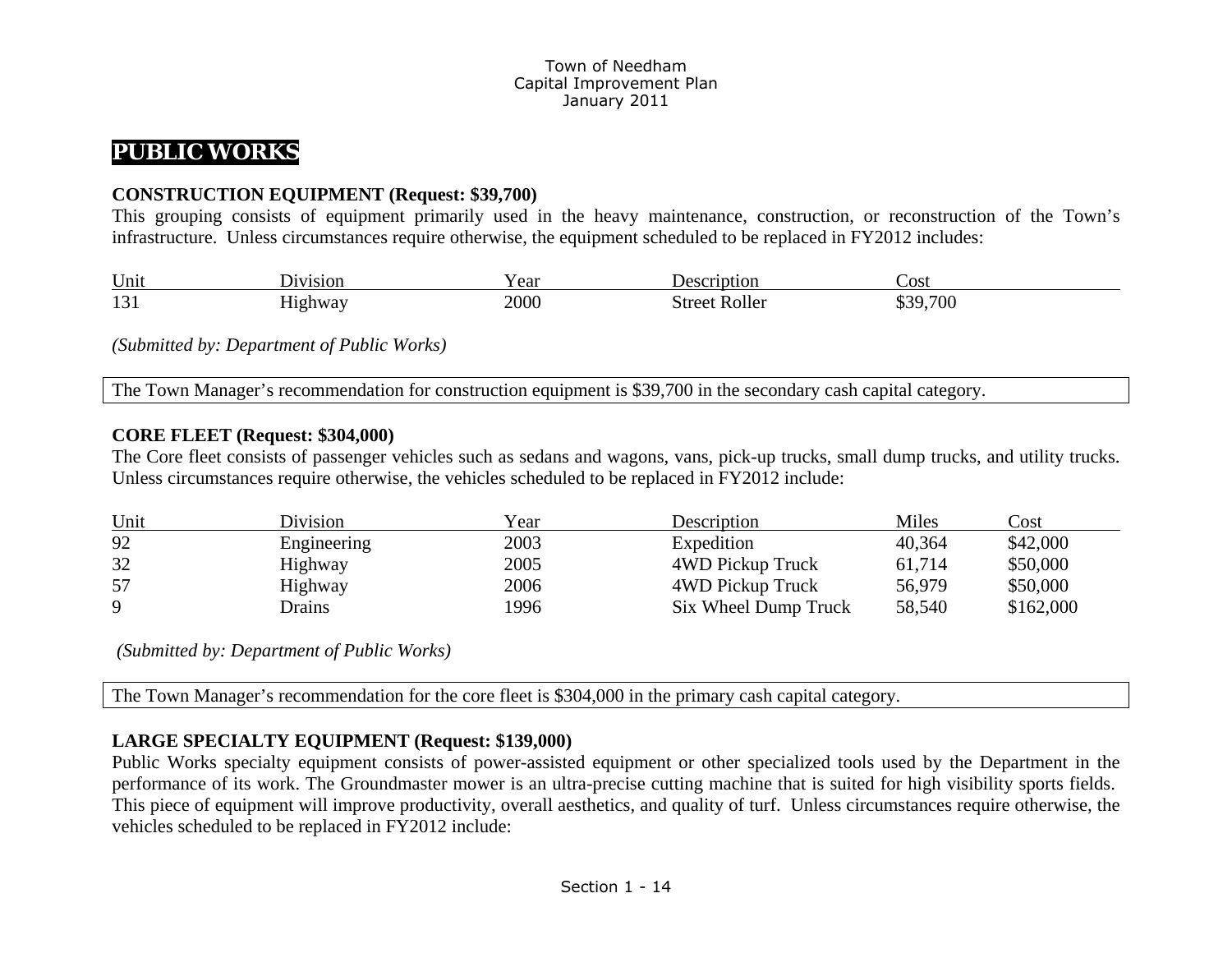| Unit       | Division | r ear | Description        | Cost     |
|------------|----------|-------|--------------------|----------|
| 336        | Parks    | 2000  | 16 Foot Mower      | \$59,000 |
| <b>New</b> | Parks    | New   | Groundmaster Mower | \$80,000 |

*(Submitted by: Department of Public Works)* 

The Town Manager's recommendation for large specialty equipment is \$139,000 in the secondary cash capital category.

### **SMALL SPECIALTY EQUIPMENT (Request: \$64,500)**

This program provides funding to purchase new and replace existing Public Works specialty equipment. This equipment is critical for the efficient operation of the Drains, Highway, and Parks and Forestry Division's maintenance programs. The purchase of this equipment will increase productivity and expand the use of maintenance dollars. Unless circumstances require otherwise, the vehicles scheduled to be replaced in FY2012 include:

| Unit | Jivision       | ear  | Description          | Cost     |
|------|----------------|------|----------------------|----------|
| 233  | <b>Highway</b> | 2004 | Sidewalk Paver       | \$29,500 |
| 334  | Parks          | '996 | <b>Turfcat Mower</b> | \$35,000 |

*(Submitted by: Department of Public Works)* 

The Town Manager's recommendation for small specialty equipment is \$64,500 in the primary cash capital category.

### **SNOW AND ICE EQUIPMENT (Request: \$165,000)**

This request will provide funding for equipment used primarily in the Snow and Ice Program. Unless circumstances require otherwise, the vehicles and equipment proposed for replacement in FY2012 are as follows:

| Unit      | <b>Division</b> | Year | Description                                 | Cost     |
|-----------|-----------------|------|---------------------------------------------|----------|
| 112       | Highway         | 1989 | Sidewalk tractor (Wheel w/blower) \$135,000 |          |
| <b>9A</b> | Highway         | 1988 | <b>Material Spreader</b>                    | \$30,000 |

*(Submitted by: Department of Public Works)*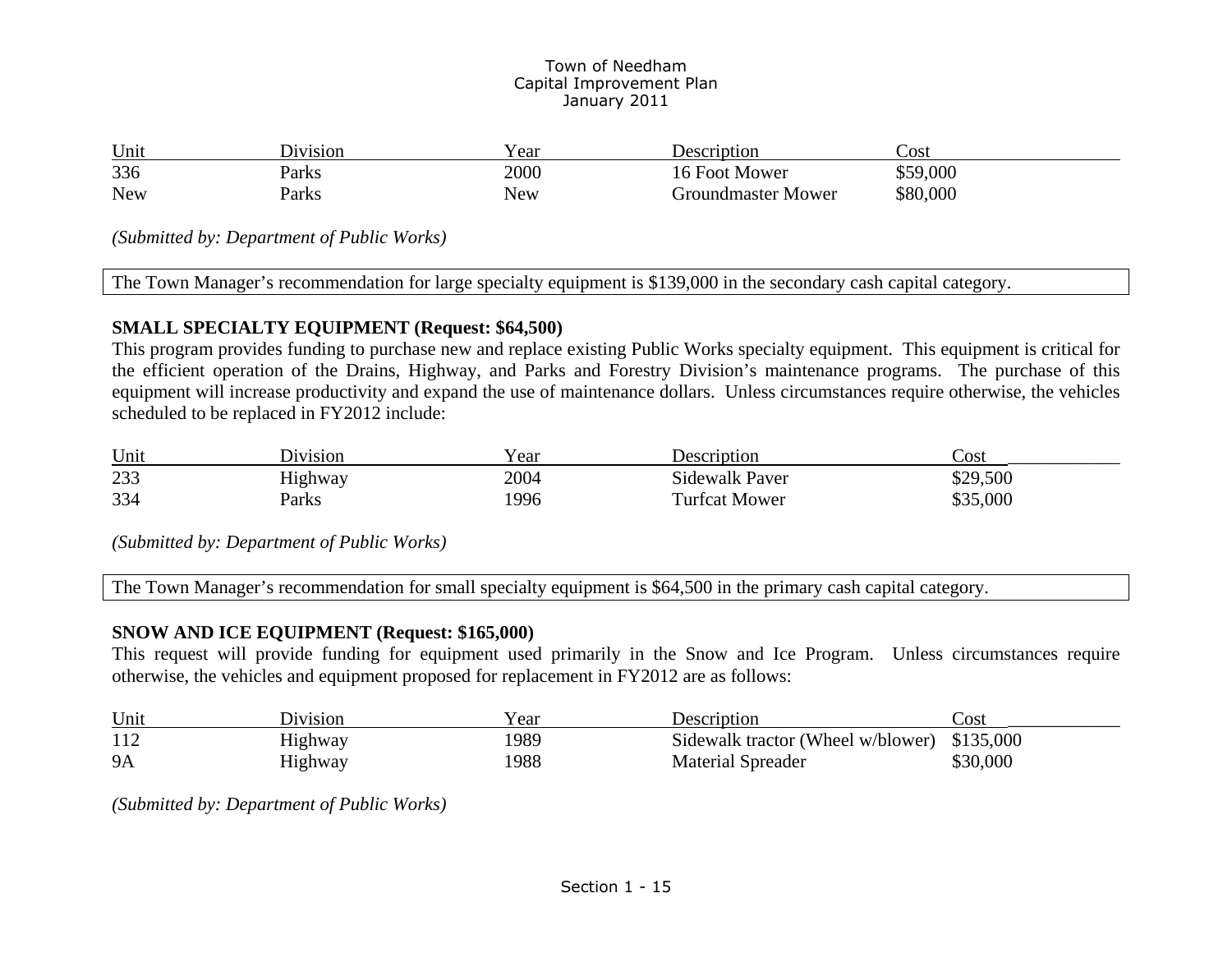The Town Manager's recommendation for snow and ice equipment is \$165,000 in the secondary cash capital category.

### **SALT STORAGE SHED FEASIBILITY AND DESIGN (Request: \$75,000)**

The existing 1,200 ton salt storage building located at the rear of 470 Dedham Ave was constructed during the 1970s with a grant from the Massachusetts Highway Department. Repairs have been made to the roof and walls within the last decade but the structure is showing signs of significant deterioration, especially the sliding access door system, making it difficult to open when required. The shed will be removed from service. The new salt storage shed, which will be designed to hold 5,000 tons of salt, is proposed to be sited at the RTS on Central Avenue. This project will fund a feasibility study to determine the most advantageous location and preliminary design. Building construction and related site work is projected at a cost of approximately \$1.5 million. *(Submitted by: Department of Public Works)* 

The Town Manager's recommendation for the salt storage shed feasibility and design is \$75,000 in the primary cash capital category.

### **PUBLIC WORKS INFRASTRUCTURE PROGRAM (Request: \$1,300,000)**

The Public Works Infrastructure Program funds improvements to roads, bridges, intersections, drainage systems, brooks and culverts. This roadway program is essential to maintaining the structural and surface integrity of the Town's network of accepted streets. The primary strategy in this program is asphalt paving and incidental work directly associated with paving. Incidental work in support of the structural overlay paving may include corner reconstruction, handicap ramps, leveling, utility adjustments, minor drainage improvements, some drain extension work, street sign replacement, asphalt curbing with grass shoulders and pavement markings. Many streets have insufficient pavement thickness, are poorly shaped, lack curbing and require some drainage improvements. Applying this repair strategy in a timely manner will help defer costly and disruptive street reconstruction significantly on all but the most highly traveled roadways. Paving roadways in a timely manner will extend the useful life of the roadway system in the most cost effective manner.

Unless circumstances require otherwise, the FY2012 program will also include traffic signalization and reconstruction of the High Street at Greendale Avenue intersection, sidewalk repair and resurfacing on School Street from Chestnut Street to Warren Street (North side), Dedham Avenue opposite Grant Street to Bradford Street (North side), and Warren Street from School Street to Great Plain Avenue (West side). The DPW has been placing greater emphasis on sidewalk improvements in recent years to overcome deteriorating conditions. In the past, the sidewalk work has been primarily focused on the sidewalks used as school walking routes by the School Department. A portion of this program's funding has been targeted to increase this effort and to incorporate other sidewalks throughout town that are in as equally poor condition.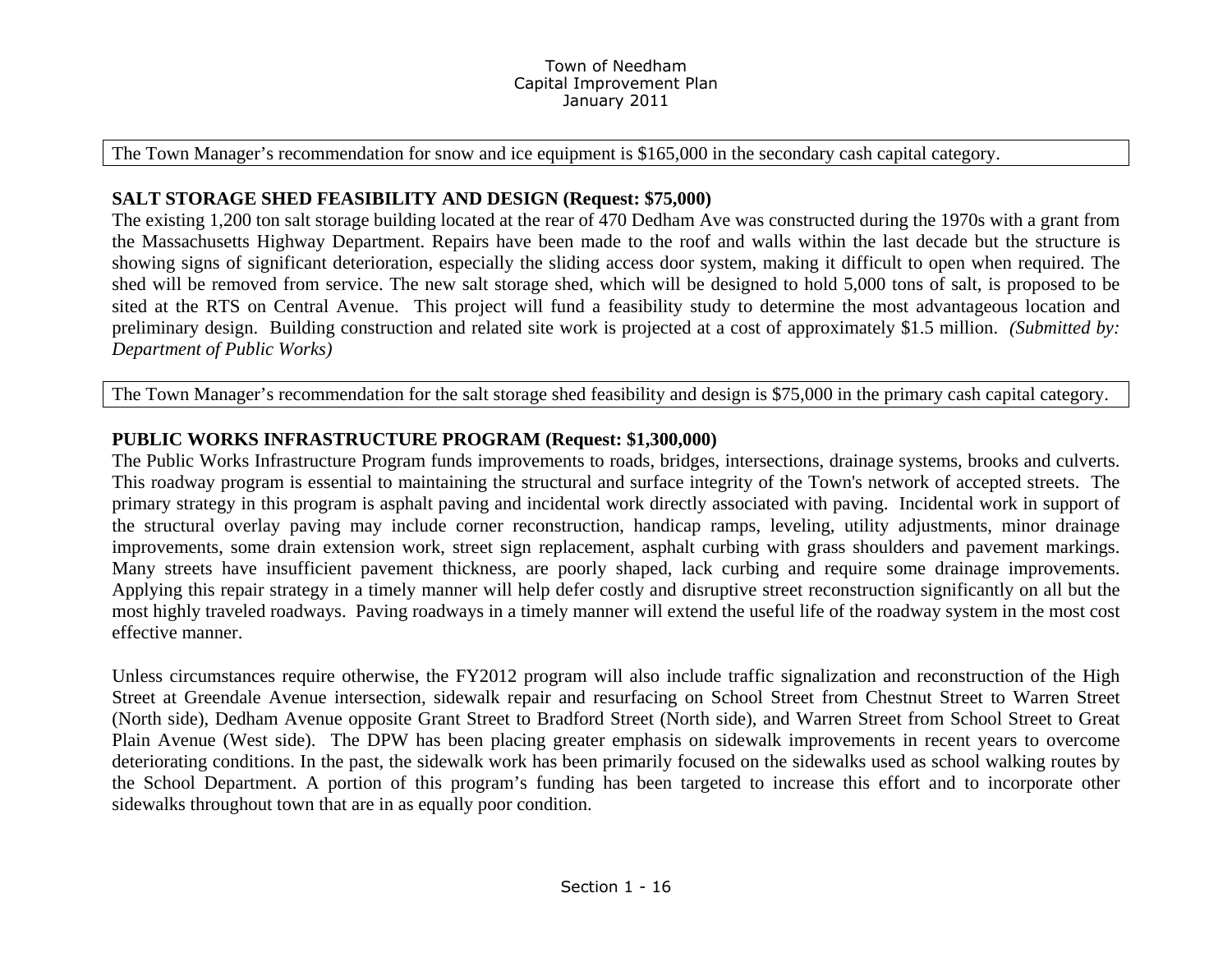This Infrastructure program has been modified to include components of the storm drainage system including brooks and culvert work. The storm drain system is a functional component of a road system. Likewise, storm drains typically discharge into brooks and streams that pass beneath the roads in key locations through culverts. Structural work on these culverts and on brook walls has now been included in this program. *(Submitted by: Department of Public Works)* 

The Town Manager's recommendation for the Public Works infrastructure program is \$1,100,000 in the primary debt financing category and \$200,000 in the secondary debt financing category.

# **PUBLIC FACILITIES**

### **CORE FLEET (Request \$25,000)**

The Core fleet consists of passenger vehicles such as sedans and wagons, vans, pick-up trucks, small dump trucks, and utility trucks. Unless circumstances require otherwise, the vehicles scheduled to be replaced include the following:

| Unit | J1V1S10N | ear | otion                                | tile <sup>s</sup><br>⊣VI 1 | COST .                          |
|------|----------|-----|--------------------------------------|----------------------------|---------------------------------|
| 700  | DET      | 996 | $\blacksquare$<br>V an<br>lectrician | n.                         | 000.<br>$\triangle$ $\triangle$ |

 *(Submitted by: Public Facilities Department)* 

The Town Manager's recommendation for the core fleet is \$25,000 in the primary cash capital category.

### **SMALL SPECIALTY EQUIPMENT (Request: \$29,563)**

This program provides funding to purchase new and replace existing Public Facilities specialty equipment. This equipment is critical for the efficient operation of the Public Facilities Department's operations. The purchase of this equipment will increase productivity and expand the use of maintenance dollars. Unless circumstances require otherwise, the vehicles scheduled to be replaced in FY2012 include:

| Uni        | 81 O I  | ഹ<br>cai |                                      | <b>M</b> iles | UG.<br>ົບມ |
|------------|---------|----------|--------------------------------------|---------------|------------|
| <b>New</b> | חת<br>- | New      | -ar<br>0.00d<br>. ⊾Nl∩we*′<br>⊶lowe⊷ | n/a           | DO.        |

 *(Submitted by: Public Facilities Department)*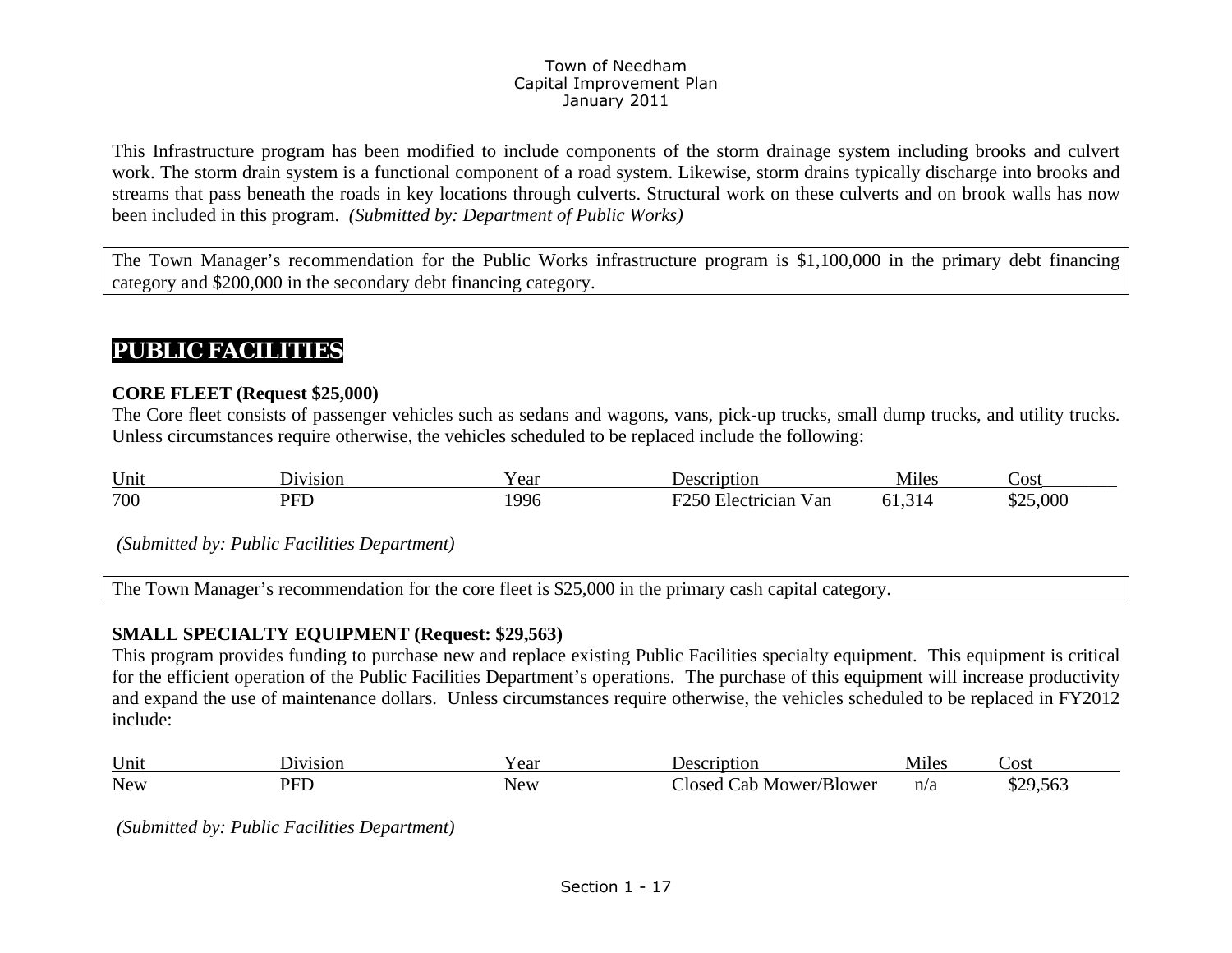The Town Manager's recommendation for small specialty equipment is \$29,563 in the primary cash capital category.

### **FACILITIES MAINTENANCE PROGRAM (Request: \$450,000)**

This project allows for on-going building maintenance efforts, including, but not limited to flooring, painting, ductwork cleaning, and window replacement. With respect to flooring, the program allows for the replacement of worn, damaged, unsafe, and unsightly floor surfaces. In addition, it provides for the removal of asbestos containing floor tile and allows for its replacement with vinyl composition floor tile in classrooms and carpeting in offices.

Unless circumstances require otherwise, FY2012 funding will provide for asbestos abatement in the classrooms, hallways, and office spaces at the Pollard school, Mitchell school crawl space, and the Media Center at the Hillside school. Duct Cleaning will be performed at the Eliot school and Library. In addition, funding from this article will support efforts to enhance energy efficiency and reduce energy consumption including, but not limited to replacing windows with dual pane glass where possible, and installing infrared and motion sensors for lighting, insulating, and correcting envelope issues. Additionally this program will allow the Department to address building systems determined to be in need of rebuilding or replacement. *(Submitted by: Public Facilities Department)* 

The Town Manager's recommendation for the facilities maintenance program is \$400,000 in the primary cash capital category and \$50,000 in the secondary cash capital category.

# **COMMUNITY SERVICES**

### **LIBRARY COLLECTION SUPPLEMENT (Request: \$30,000)**

This recurring request supports an increase in the Library's collections to a level that will satisfy the needs of Needham citizens for their reading, listening, and viewing requirements. The goal is to have the number of items borrowed by Needham patrons from other Minuteman libraries equal the number of items the library lends to other Minuteman libraries. *(Submitted by: Needham Public Library)* 

The Town Manager's recommendation for the Library collection supplement is to increase the operating budget by \$30,000 to permanently fund this increase to the Library collection.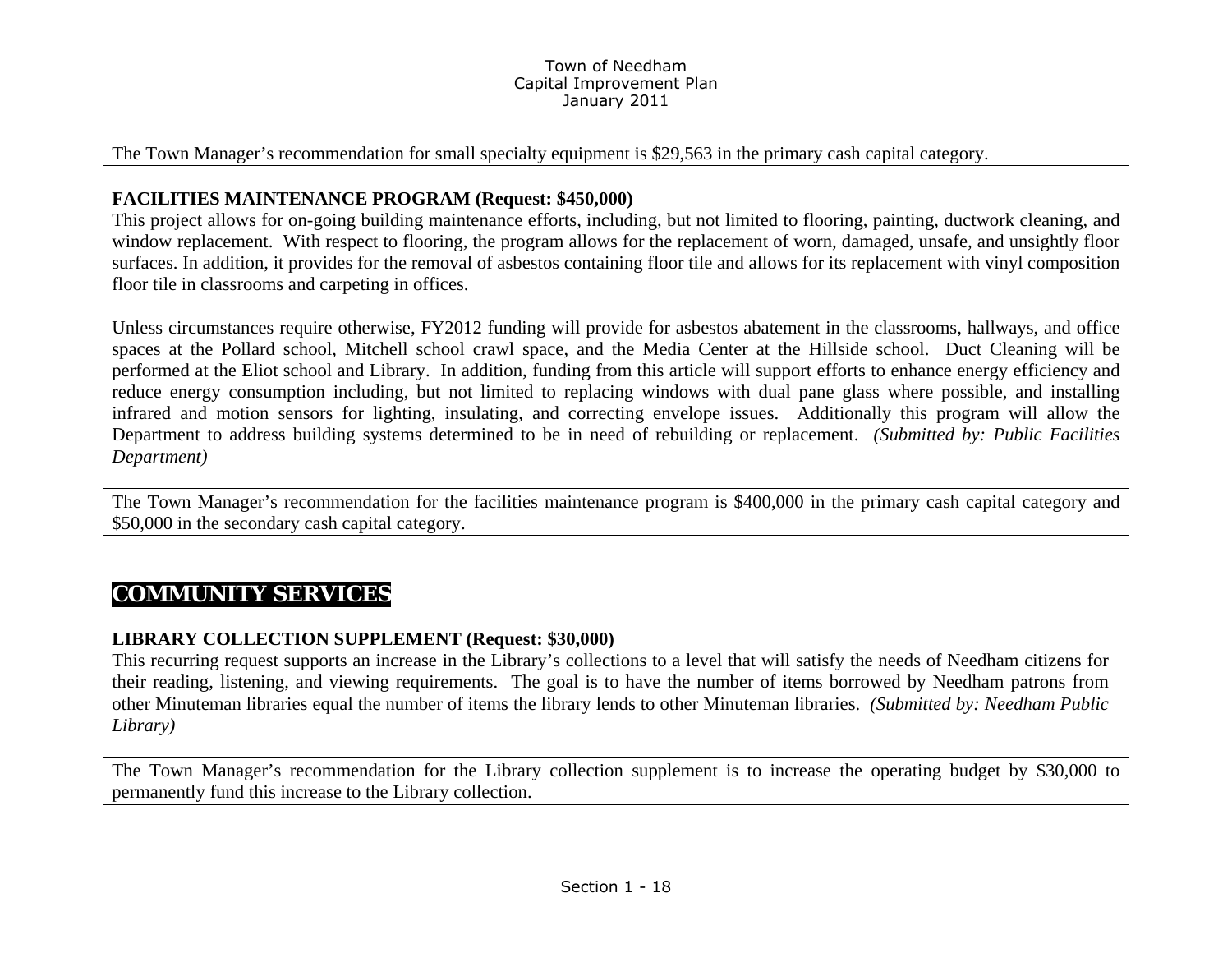### **LIBRARY TECHNOLOGY REPLACEMENT (Request: \$25,000)**

The Library has established a plan for replacing computer and other technology-related equipment, the bulk of which was purchased at the time that the Library was renovated in 2006. The FY2012 request will support the acquisition of 15 public computers and one server. *(Submitted by: Needham Public Library)* 

The Town Manager's recommendation for the Library technology replacement is \$25,000 in the primary cash capital category.

### **SENIOR TRANSPORT VAN (Request: \$52,000)**

The Senior Center's wheel chair accessible van operates daily, predominantly for local trips that require frequent stops which create stress on the vehicle. The van has traveled approximately 10,000 miles per year since it was placed in service in 2004. Due to safety, reliability and maintenance concerns, the present vehicle is scheduled for replacement in fiscal year 2012. The proposal is for acquisition of a 14 passenger accessible vehicle as a replacement for the E350 van. *(Submitted by: Human Services Department)* 

| Unit | <b>Division</b> | Year | Description                                    | Miles  | Sost.    |
|------|-----------------|------|------------------------------------------------|--------|----------|
| 402  | Senior Center   | 2004 | E350 to be replaced<br>With a 14 passenger bus | 59,000 | \$52,000 |

The Town Manager's recommendation for the senior transport van is \$52,000 in the primary cash capital category.

### **ATHLETIC FACILITY IMPROVEMENTS (Request \$137,500)**

The Department of Public Works and Park and Recreation Department have developed a maintenance plan for all fields, which includes new or total reconstruction, partial renovation, irrigation, drainage improvements, and equipment replacement or repair (bleachers, fences/backstops, player benches and miscellaneous equipment) for multi-use fields and ball diamonds. The project proposed for FY2012 is the renovation of the Walker Gordon Facility, including field reconstruction, bleachers, player benches, irrigation, backstops and fencing. This project dovetails with the Town's acquisition of the adjacent parcel at 174 Charles River which will expand the 90 foot ball diamond, and a companion proposal to install modest playground structures at the Walker Gordon site. *(Submitted by: Department of Public Works)*

The Town Manager's recommendation for athletic facility improvements is \$137,500 in the secondary cash capital category.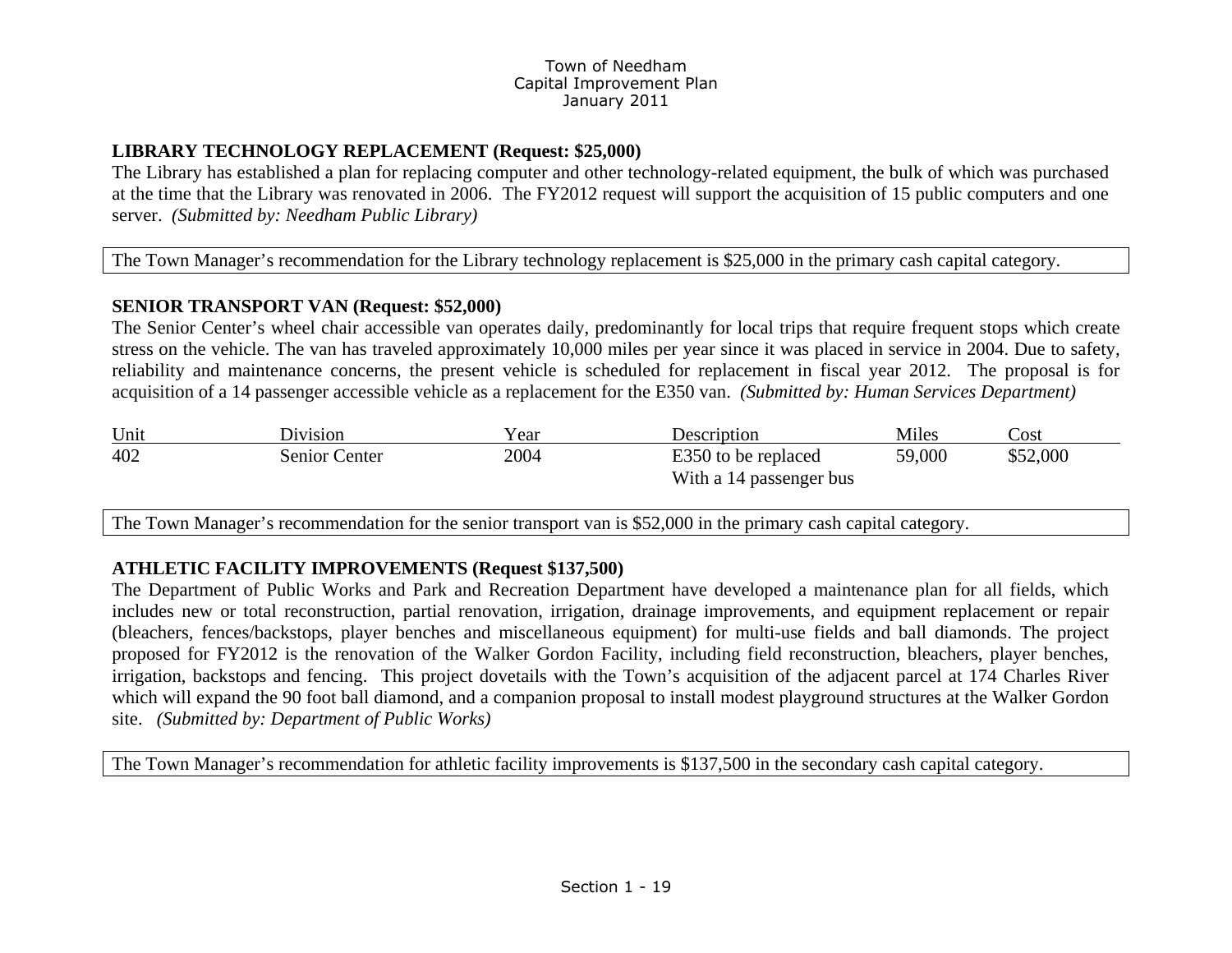### **PLAYGROUND STRUCTURE REPLACEMENTS (Request: \$25,000)**

Walker-Gordon has a small playground area that is in need of some additional playground features. The requested funds will allow for equipment for young children to be purchased and installed. (*Submitted by: Park and Recreation Department)* 

### The Town Manager's recommendation for the playground structure replacements is \$25,000 in the primary cash capital category.

### **CRICKET FIELD BUILDING RENOVATION FEASIBILITY (Request: \$10,000)**

The Cricket Field building is used throughout the year by Park and Recreation summer programs, Needham High Girls Soccer and Girls Lacrosse, and storage for Park and Recreation and DPW Parks & Forestry. The goals of the Park and Recreation Commission are to keep the building in use for years to come, improve health and safety of the building, develop handicap accessible access to the site and building, provide public restrooms to all park users, create more effective storage system, and enable the department to get more use of the building for revenue-generating programs. The wood frame structure is approximately 1,250 square feet. This request would fund a feasibility study to determine the best course of action to meet the stated goals. (*Submitted by: Park and Recreation Department)* 

The Town Manager's recommendation for the Cricket Field Building feasibility study is \$10,000 in the alternative financing source category.

### **NEW SENIOR CENTER (Request: \$8,000,000)**

The Senior Center provides services that help older residents of Needham and their families maintain their health, independence, and ultimately optimal level of functioning. The existing Senior Center is located in a basement that has environmental issues. The parking is inadequate with 29 spaces on and off the street, while the Center services 75 – 100 people per day. The facility has inadequate programming space, with no room for expansion, forcing programs to be held in inappropriate spaces. On occasion, programs requiring space for a significant number of people have been discontinued or relocated. The facility does not have appropriate office space, which limits productivity and confidentiality.

The Board of Selectmen created a Senior Center Exploratory Committee in 2008 to explore and make recommendations to the Board on the appropriate location, size and design, projected cost, and other matters related to the construction of a new senior center. The November 8, 2010 Special Town Meeting appropriated \$500,000 for the design of a new facility at the Needham Heights MBTA Commuter Parking Lot at the intersection of Hillside Avenue and West Street. *(Submitted by: Board of Selectmen)*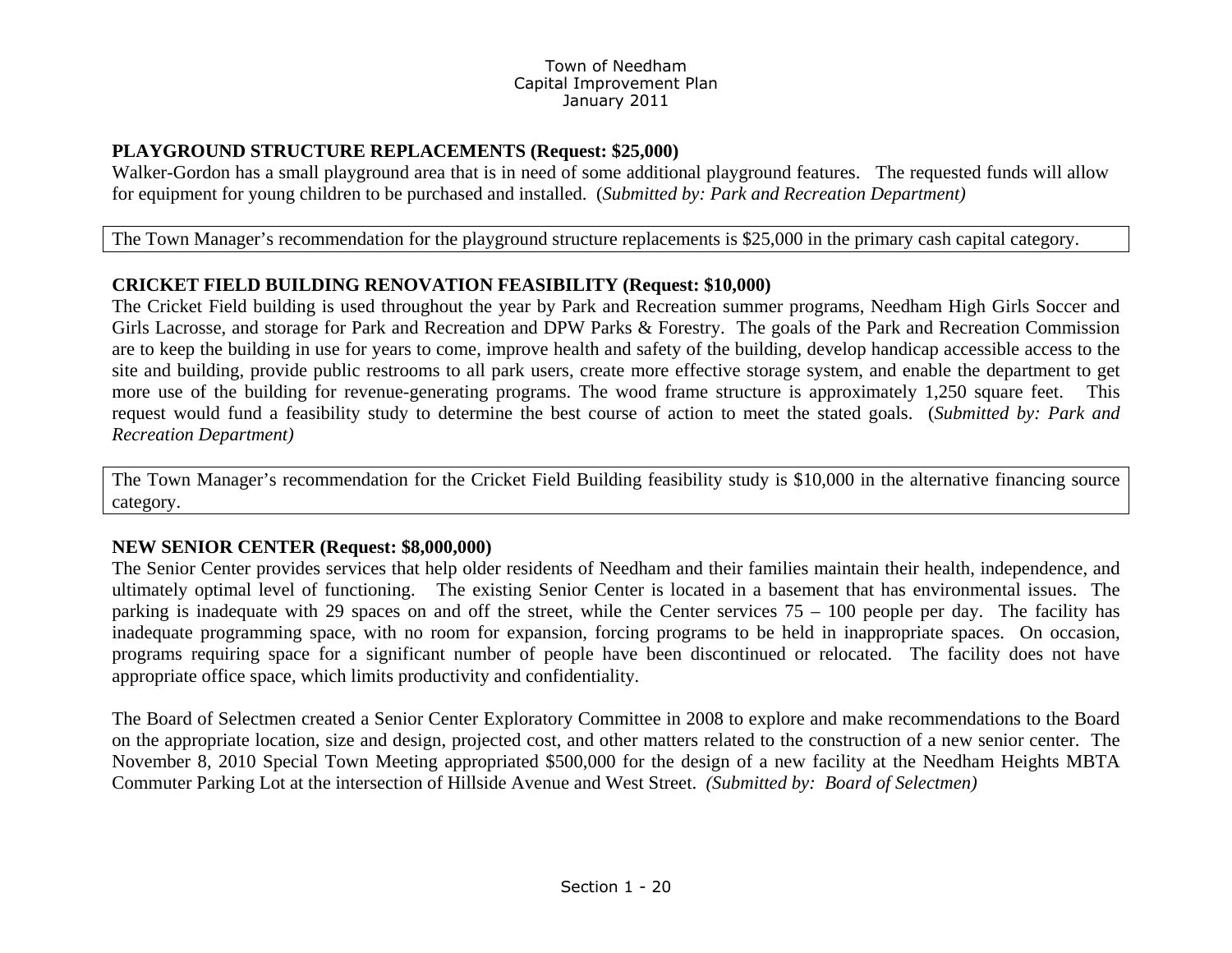The Town Manager's recommendation for construction of a new senior center is in the range of \$8,000,000 depending on the design of the new building.

# **RECYCLING/TRANSFER STATION (RTS) ENTERPRISE FUND**

### **CONSTRUCTION EQUIPMENT (Request: \$86,000)**

This grouping consists of equipment primarily used in the heavy maintenance, construction, or reconstruction of the Town's infrastructure. Unless circumstances require otherwise, the equipment scheduled to be replaced in FY2012 include:

| Unit | division    | Year | Jescription           | Cost     |
|------|-------------|------|-----------------------|----------|
| 61   | חים<br>L 12 | 1992 | Skid Steer Loader     |          |
|      |             |      | Replace with forklift | \$86,000 |

*(Submitted by: Department of Public Works)* 

The Town Manager's recommendation for RTS construction equipment is \$86,000 from RTS Retained Earnings.

### **LARGE SPECIALTY EQUIPMENT (Request: \$152,000)**

Public Works specialty equipment consists of power-assisted equipment or other specialized tools used by the Department in the performance of its work. Unless circumstances require otherwise, the vehicles scheduled to be replaced in FY2012 include:

| Unit         | V1S1Of                   | ear          | otion<br>. Jer      | Miles                                   | 'OSt |
|--------------|--------------------------|--------------|---------------------|-----------------------------------------|------|
| $\sim$<br>34 | nmo<br>.ww<br>$\sim$ $-$ | 200.<br>---- | ractor<br>.5er<br>. | $\sim$ $\sim$<br>າດາ<br>, , , , , , , , | ,000 |

*(Submitted by: Department of Public Works)* 

The Town Manager's recommendation for RTS Large Specialty Equipment is \$152,000 in the debt financing category.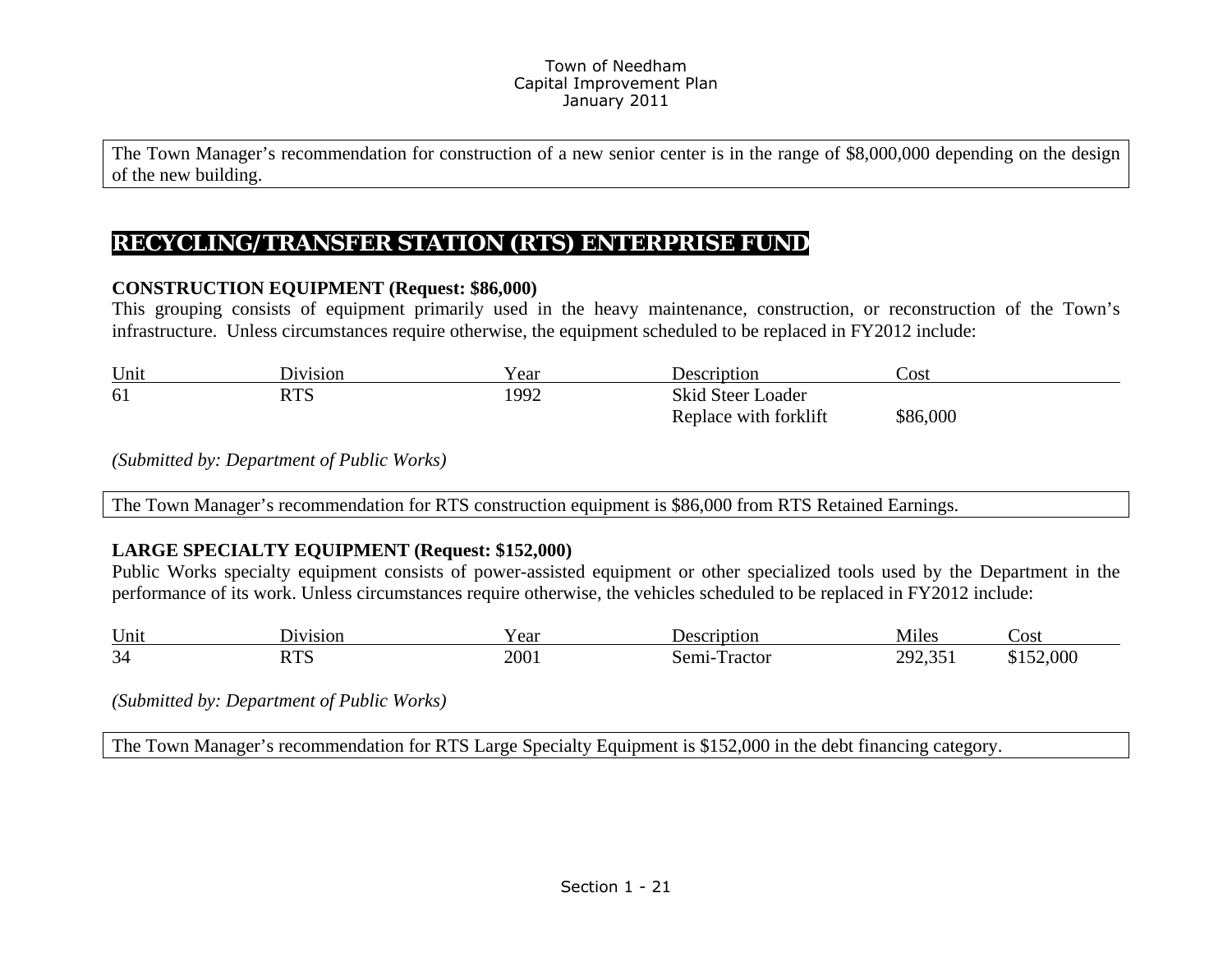## **SEWER ENTERPRISE FUND**

### **CORE FLEET (Request \$65,000)**

The Core fleet consists of passenger vehicles such as sedans and wagons, vans, pick-up trucks, small dump trucks, and utility trucks. Unless circumstances require otherwise, the vehicles scheduled to be replaced in FY2012 include:

| Uni           | <b>1V1S1OL</b>         | ear | otior               | <b>M</b> iles<br>-NF | ∠ost           |
|---------------|------------------------|-----|---------------------|----------------------|----------------|
| $\sim$<br>. . | ,ewer<br>$\sim$ $\sim$ | QQ7 | )ne<br>Jumr<br>. or | $\sim$               | 55.000<br>.NU. |

*(Submitted by: Department of Public Works)* 

The Town Manager's recommendation for Sewer core fleet is \$65,000 from Sewer Enterprise Fund Retained Earnings.

### **LARGE SPECIALTY EQUIPMENT (Request: \$185,000)**

Public Works specialty equipment consists of power-assisted equipment or other specialized tools used by the Department in the performance of its work. Unless circumstances require otherwise, the equipment scheduled to be replaced in FY2012 includes:

| Unit | ∽…<br>$D1 1 1 1 1$ | cear ⁄           | Description   | $\mathbf{r}$<br>Miles | Cost      |
|------|--------------------|------------------|---------------|-----------------------|-----------|
| 16   | sewer              | 1997<br>(cab,    | CCTV<br>Truck | 20,329                | \$185,000 |
|      |                    | 2008 (equipment) |               |                       |           |

*(Submitted by: Department of Public Works)* 

The Town Manager's recommendation for Sewer large specialty equipment is \$185,000 from Sewer Enterprise Fund Retained Earnings.

### **SEWER SYSTEM INFILTRATION AND INFLOW PROGRAM (Request: \$575,000)**

This program supports the identification and removal of Infiltration and Inflow (I/I) in existing sewer systems. The requested funding for FY2012 is for infiltration, which is defined as groundwater or storm water runoff that enters the system through deteriorated pipe or manhole structures. On the basis of volumes of flow and knowledge of local sewer system overflows (SSO) or basement flooding, an order of priority has been established to determine the scheduling of the engineering, design and remediation work. The highest priorities relate to locations of known surcharging with sewage overflow or release or basement flooding. Unless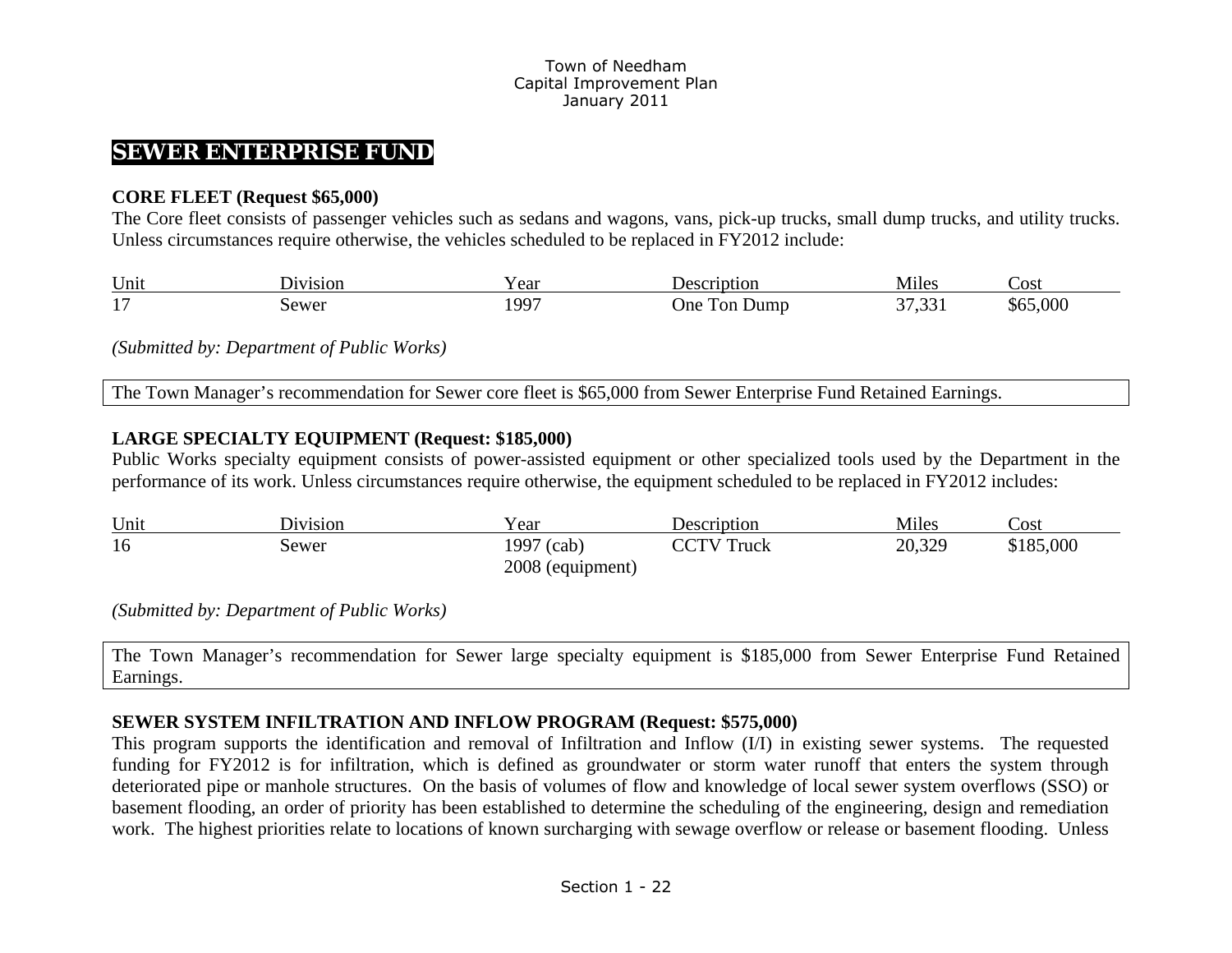circumstances require otherwise, infiltration work in FY2012 is proposed to continue in Area 16 (the Webster Street, High Street, Tower Avenue, Brookline Street area) and Area 22 bounded by Great Plain Avenue from Eaton Road to the Railroad and along the Railroad to Coulton Park. *(Submitted by: Department of Public Works)* 

The Town Manager's recommendation for the Sewer system infiltration and inflow program is \$575,000 from Sewer Enterprise Fund Retained Earnings.

### **SEWER PUMP STATION IMPROVEMENTS – RESERVOIR B (Request: \$5,017,000)**

This project is for the replacement of the Reservoir "B" Station (this is the second oldest station in the system) constructed and put into operation in 1949 prior to the development of the Industrial Park (now known as the New England Business Center) and the new Route 128 during the 1950s. Renovations were made shortly thereafter due to the significant impacts of these major new developments. The discharge location was redirected to run parallel to Route 128 to relieve the tremendous volume of sewage being discharged and overloading the existing sewer system in Needham Heights. During the 1970s, using in-house staff for design and installation, the station underwent improvements primarily to the pumps, motors, motor control center and to install an auxiliary engine to serve as a standby to operate a single pump during a power failure. During the mid-1990s and early 2000s components of the major discharge piping failed creating emergency situations for extended periods of time. More recently the standby engine has failed and pumps are in need of constant maintenance and frequent repair. The proposed replacement of the Reservoir B Station was intended to occur earlier but was deferred until a zoning study of the center was undertaken and amendments to the Zoning By-Law were approved by Town Meeting. The amount of activity anticipated in the Needham Business Center as a result of the zoning amendments will have an impact on both the Kendrick Street and Reservoir "B" Stations. The Kendrick Street Station was renovated to accommodate some of the initial redevelopment currently underway in the area tributary to that station. The proposed replacement of the Reservoir B stations is critical for the future development in the center. The station is currently operating at capacity and any increase in flow from new or expanded facilities may not be allowed if the replacement is not complete. *(Submitted by: Department of Public Works)* 

The Town Manager's recommendation for sewer pump station improvements – Reservoir B is \$5,017,000 in the debt financing category.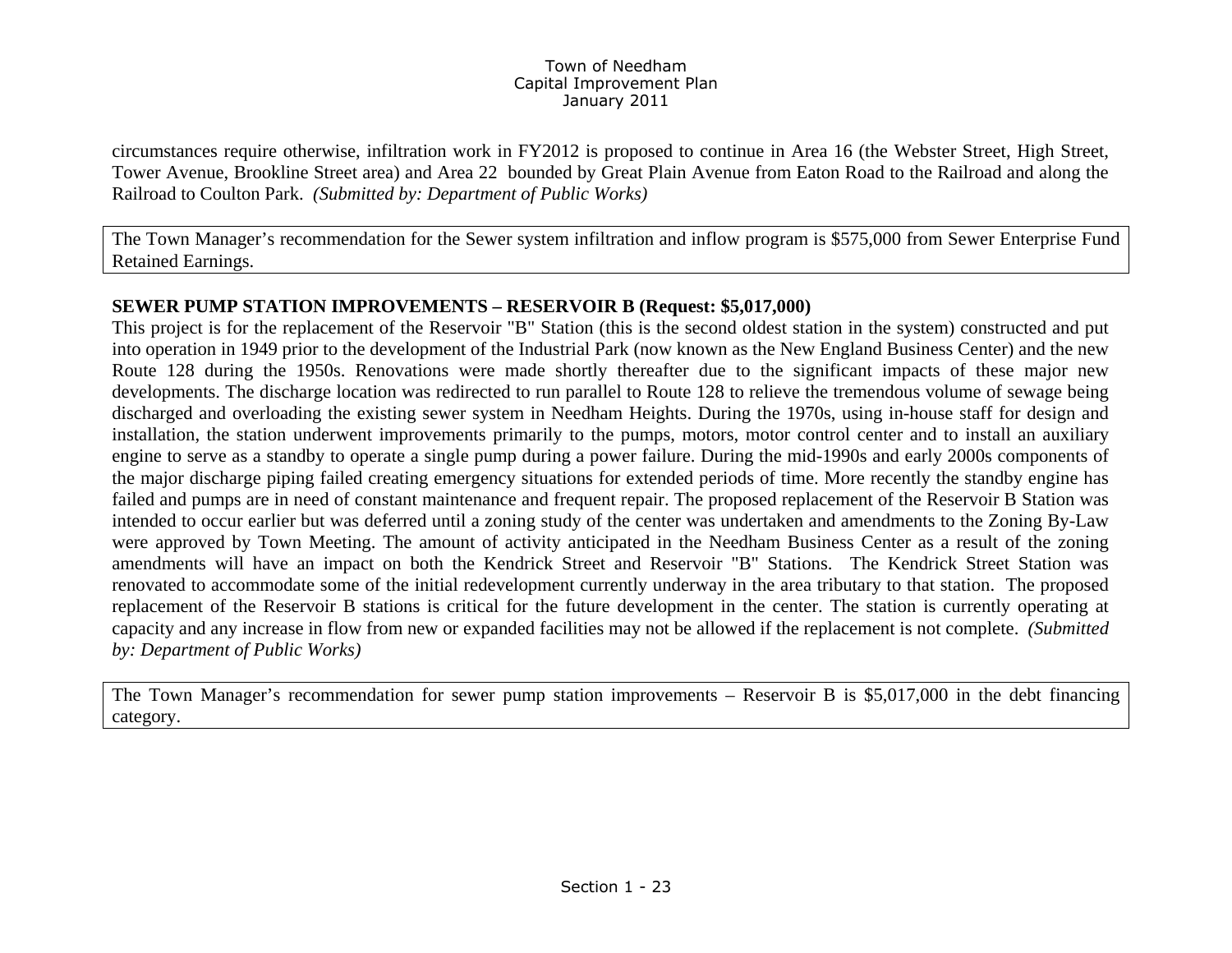## **WATER ENTERPRISE FUND**

### **CORE FLEET (Request \$69,500)**

The Core fleet consists of passenger vehicles such as sedans and wagons, vans, pick-up trucks, small dump trucks, and utility trucks. Unless circumstances require otherwise, the vehicles scheduled to be replaced in FY2012 include:

| Unit          | J1V1S1ON    | ഹ<br>U.       | ition<br>$\mathbf{a}$ | $- \cdot$<br>Mules | Cost L       |
|---------------|-------------|---------------|-----------------------|--------------------|--------------|
| $\Omega$<br>ت | W ater<br>. | $100-$<br>. . | 50dv                  | .908<br>0C<br>ווא  | 500<br>∴n∩'' |

*(Submitted by: Department of Public Works)* 

The Town Manager's recommendation for Water core fleet is \$69,500 from Water Enterprise Fund Retained Earnings.

### **FILTER MEDIA REPLACEMENT (Request: \$70,000)**

The filter media (greensand) used at the Charles River Water Treatment Facility (CRWTF) for manganese removal was installed during construction. The original media installed in all four filters was replaced with natural greensand in 2008. Under the current operating conditions, based on an examination and testing of the media when removed, the filter media should be replaced every five years. This proposal is for the replacement of the media in one filter in order to establish a pattern for the media replacement of all filters on a five year cycle. *(Submitted by: Department of Public Works)* 

The Town Manager's recommendation for filter media replacement is \$70,000 from Water Enterprise Fund Retained Earnings.

### **SCADA SYSTEM AND VIDEO SURVEILANCE (Request: \$40,000)**

A Supervisory Control and Data Acquisition (SCADA) is a computer system used for gathering and analyzing real time data to monitor and control the Charles River Water Treatment Plant. The system gathers information, transfers the information to a monitoring station, and alerts on-call personnel to allow for timely response. The CRWTF is linked with the Saint Mary's Pump Station, from which the Town draws from the MWRA system, and the Town's two water storage tanks with an outdated dedicated copper communication line for real time monitoring. The copper lines have had failures and are unreliable. In addition, new technology is not adaptable to the old copper communication lines. The intent of this project is to update the system and to add video monitoring equipment at these locations (interior and exterior) for facility security purposes. Adding video provides real time information at the CRWTF and will address homeland security concerns. Using SCADA the operation of the facility can be monitored by plant personnel remotely. Abnormal operating conditions or unauthorized access of the facilities are communicated